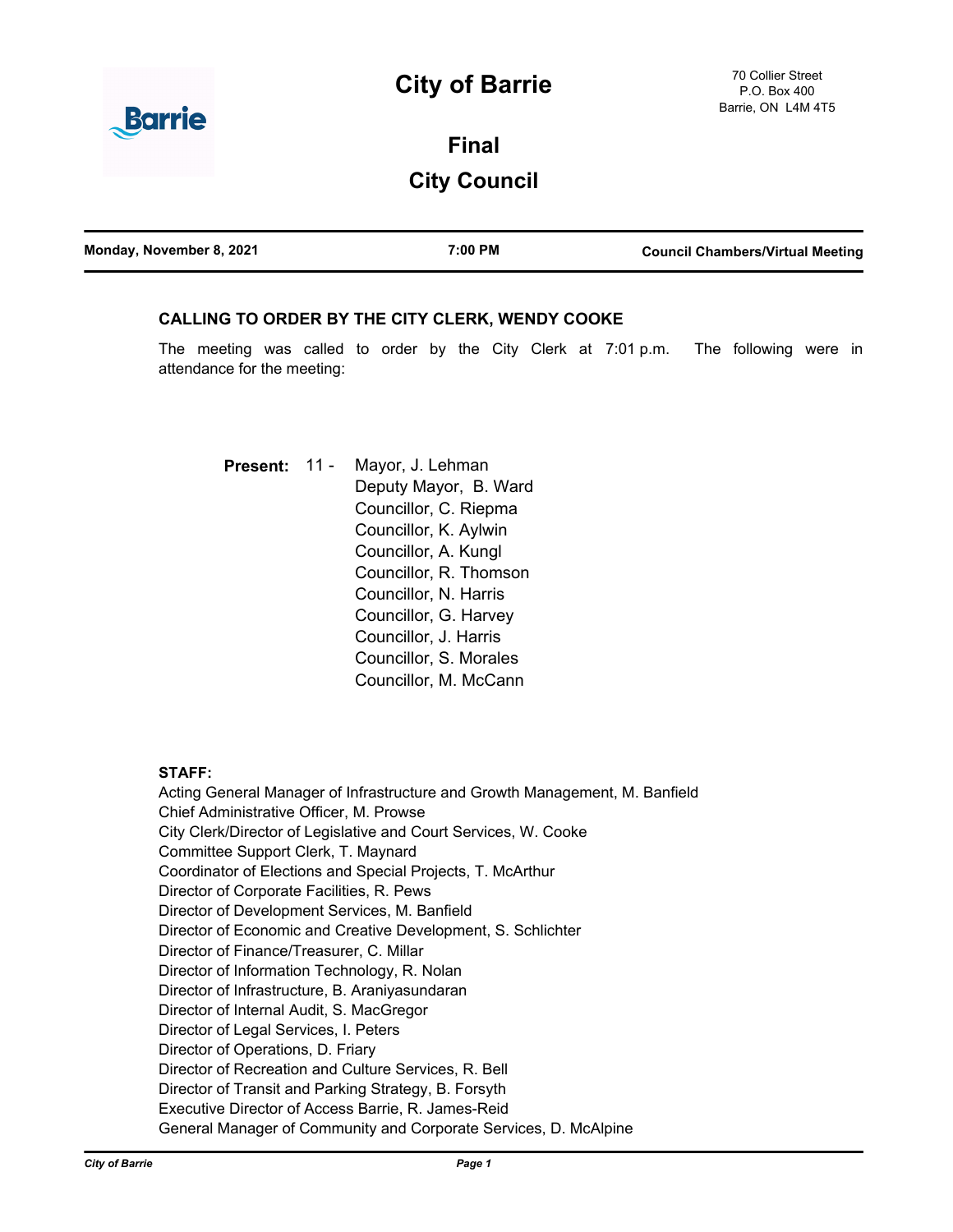Manager of Building Services/Chief Building Official, M. Janotta Manager of Business Performance and Environmental Sustainability, S. Brunet Manager of Business Planning and Budget, J. Kuehl Manager of Corporate Asset Management, K. Oakley Manager of Parks and Forestry Operations, K. Rankin Senior Manager, Corporate Finance Investments, C. Gillespie Service Desk Generalist, K. Kovacs Supervisor of Development Charges, M. Villeneuve.

## **PLAYING OF THE NATIONAL ANTHEM**

The National Anthem was played.

## **READING OF LAND ACKNOWLEDGMENT**

Mayor, J. Lehman read the Land Acknowledgement.

### **CONFIRMATION OF THE MINUTES**

**[21-A-114](http://barrie.ca.legistar.com/gateway.aspx?m=l&id=/matter.aspx?key=49678)** The Minutes of the City Council meeting held on October 25, 2021 were adopted as printed and circulated.

### **DEPUTATION(S) ON COMMITTEE REPORTS**

## **[21-A-115](http://barrie.ca.legistar.com/gateway.aspx?m=l&id=/matter.aspx?key=49695) DEPUTATION BY CATHY COLEBATCH CONCERNING MOTION 21-G-259, PRIVATE TREE BY-LAW REVIEW**

Cathy Colebatch provided a deputation concerning motion 21-G-259, the Private Tree By-law Review. She advised that she felt the Staff Report was not comprehensive and did not contain enough detailed information. Ms. Colebatch noted that she agreed with the costs associated to hiring a consultant to conduct a comprehensive review. Ms. Colebatch questioned whether or not the municipality reviewed implementing a private tree by-law review in the past.

Ms. Colebatch discussed her concerns associated with the potential impacts to the environment, climate change, health and well being of residents and the tree canopy resulting from the significant growth that is anticipated. She suggested that the site plan control process include provisions for the removal of trees and replanting of trees, as well as green space. Ms. Colebatch also suggested that the City should engage the public and provide education on trees.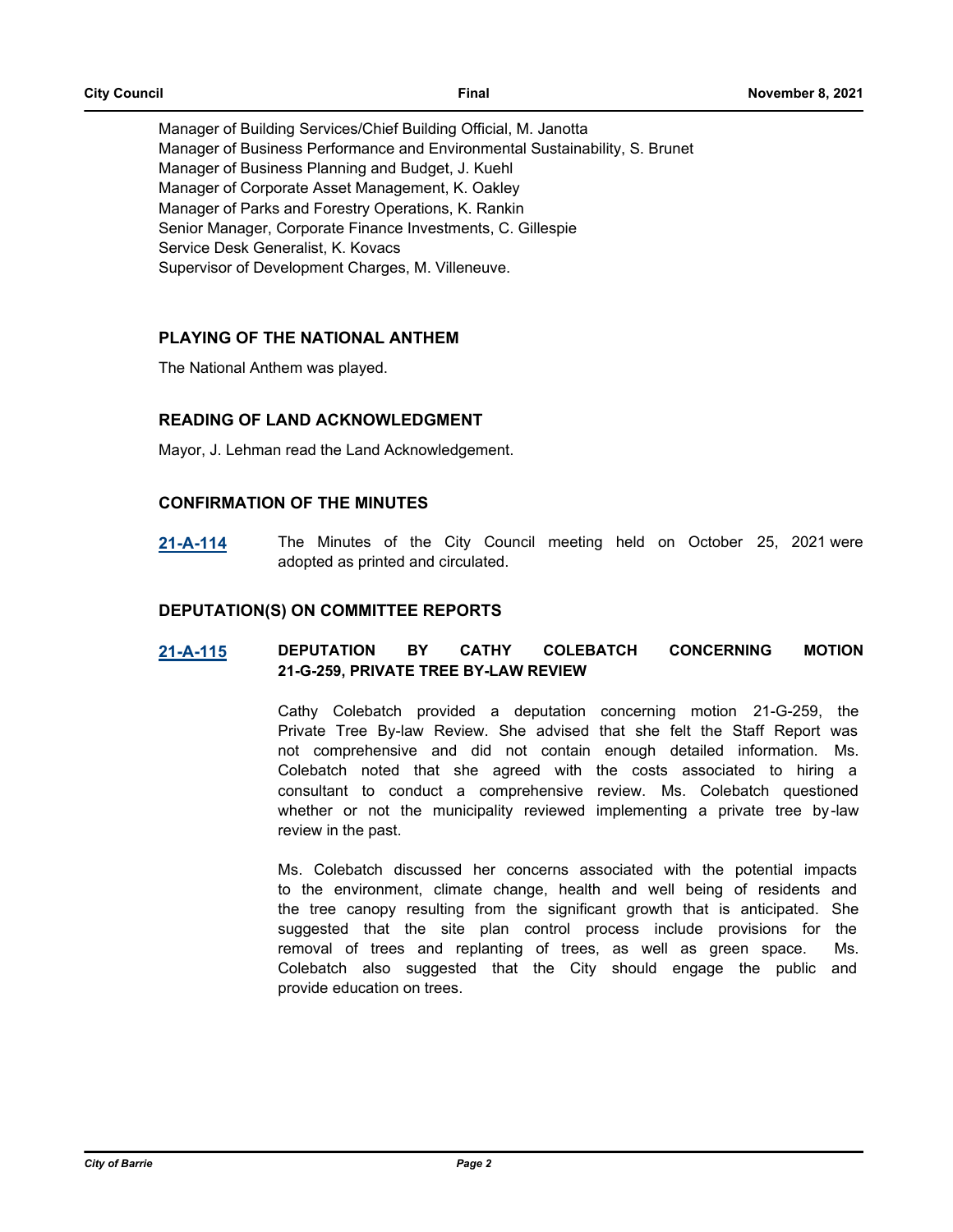### **COMMITTEE REPORTS**

**[21-A-116](http://barrie.ca.legistar.com/gateway.aspx?m=l&id=/matter.aspx?key=49679)** General Committee Report dated October 25, 2021 (APPENDIX "A").

Moved by: Deputy Mayor, B. Ward Seconded by: Councillor, R. Thomson

That the General Committee Report dated October 25, 2021, now circulated, be received.

**[21-G-244](http://barrie.ca.legistar.com/gateway.aspx?m=l&id=/matter.aspx?key=49486)** CONFIDENTIAL EDUCATION AND TRAINING SESSION - SOCIAL MEDIA TRAINING

### **CARRIED**

**[21-A-117](http://barrie.ca.legistar.com/gateway.aspx?m=l&id=/matter.aspx?key=49680)** Planning Committee Report dated October 26, 2021 (APPENDIX "B").

Moved by: Deputy Mayor, B. Ward Seconded by: Councillor, R. Thomson

That the Planning Committee Report dated October 26, 2021, now circulated, be received.

**[21-P-026](http://barrie.ca.legistar.com/gateway.aspx?m=l&id=/matter.aspx?key=49534)** APPLICATIONS FOR A ZONING BY-LAW AMENDMENT AND DRAFT PLAN OF SUBDIVISION - SUBMITTED BY THE JONES CONSULTING GROUP LTD. ON BEHALF OF MATTAMY HOMES - 620 LOCKHART ROAD (FILE: D30-012-2021) (WARD 9)

### **CARRIED**

**[21-A-118](http://barrie.ca.legistar.com/gateway.aspx?m=l&id=/matter.aspx?key=49681)** General Committee Report dated November 1, 2021, Sections A, B, C, D and E (APPENDIX "C").

### **SECTION "A" - TO BE RECEIVED**

Moved by: Deputy Mayor, B. Ward Seconded by: Councillor, R. Thomson

That Section "A" of the General Committee Report dated November 1, 2021, now circulated, be received.

- **[21-G-246](http://barrie.ca.legistar.com/gateway.aspx?m=l&id=/matter.aspx?key=49638)** REPORT OF THE CITY BUILDING COMMITTEE DATED OCTOBER 26, 2021
- **[21-G-245](http://barrie.ca.legistar.com/gateway.aspx?m=l&id=/matter.aspx?key=49647)** REPORT OF THE FINANCE AND CORPORATE SERVICES COMMITTEE DATED OCTOBER 19, 2021

### **CARRIED**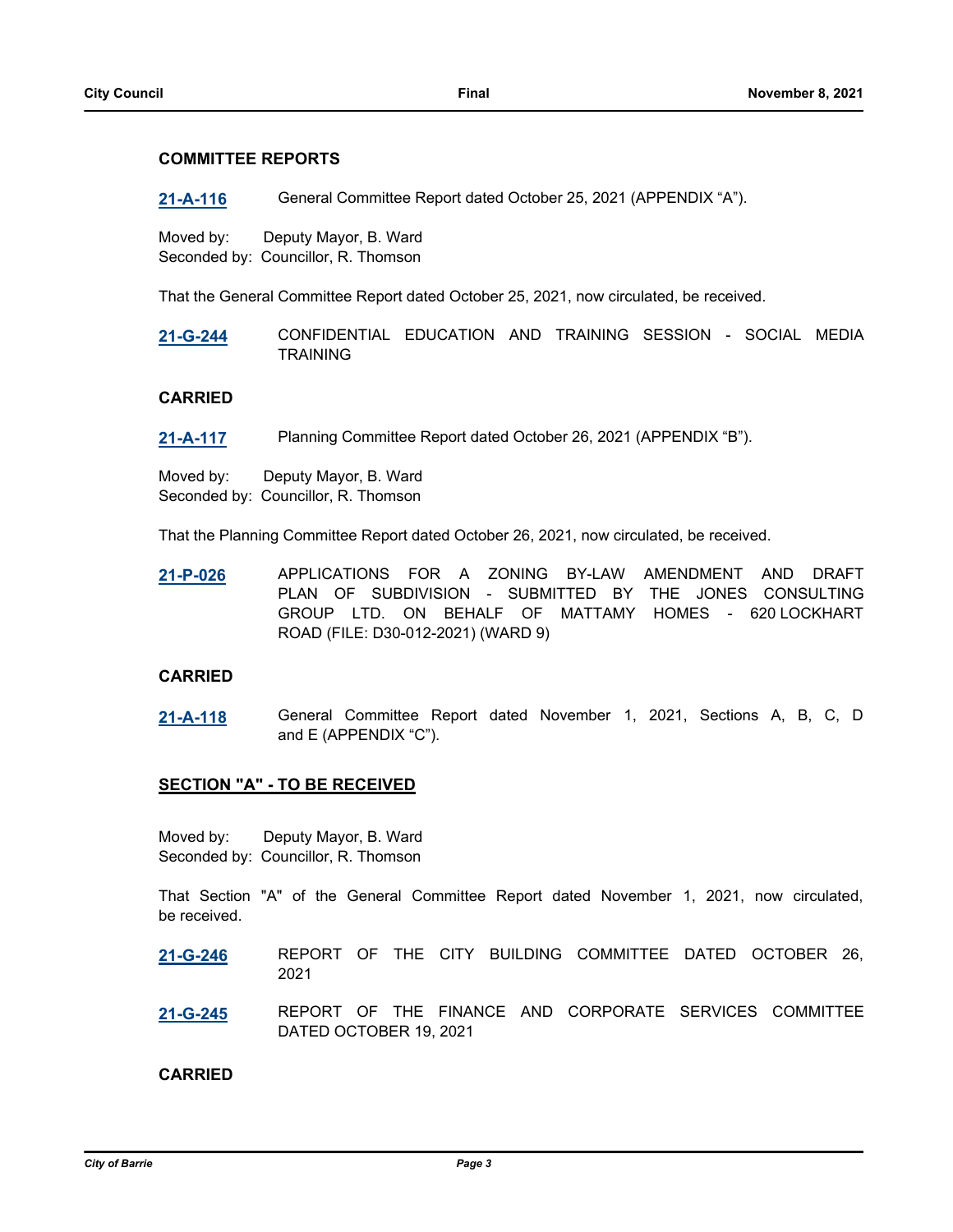### **SECTION "B" - TO BE ADOPTED**

Moved by: Deputy Mayor, B. Ward Seconded by: Councillor, R. Thomson

That Section "B" of the General Committee Report dated November 1, 2021, now circulated, be adopted.

- **[21-G-247](http://barrie.ca.legistar.com/gateway.aspx?m=l&id=/matter.aspx?key=49574)** WATER SERVICE REPAIR 352 YONGE STREET
- **[21-G-248](http://barrie.ca.legistar.com/gateway.aspx?m=l&id=/matter.aspx?key=49594)** REGULATORY MATTERS BY-LAW 2010-036 EXEMPTION TO PERMIT AN INDOOR GUN RANGE
- **[21-G-249](http://barrie.ca.legistar.com/gateway.aspx?m=l&id=/matter.aspx?key=49532)** CYCLING AND PEDESTRIAN SAFETY ON HURONIA ROAD
- **[21-G-250](http://barrie.ca.legistar.com/gateway.aspx?m=l&id=/matter.aspx?key=49533)** INVESTIGATION ACTIVE TRANSPORTATION PLANNER
- **[21-G-251](http://barrie.ca.legistar.com/gateway.aspx?m=l&id=/matter.aspx?key=49644)** COST RECOVERY FOR WATER AND SANITARY SERVICING (ONTARIO REG 586/06 LOCAL IMPROVEMENT CHARGES) FOR PROJECT - EN 1097 MAPLEVIEW DRIVE EAST (MADELAINE DRIVE TO YONGE STREET) (WARD 9)
- **[21-G-252](http://barrie.ca.legistar.com/gateway.aspx?m=l&id=/matter.aspx?key=49626)** INVESTIGATION NO STOPPING ANYTIME MAPLETON AVENUE
- **[21-G-253](http://barrie.ca.legistar.com/gateway.aspx?m=l&id=/matter.aspx?key=49627)** INVITATION FOR PRESENTATION YMCA POTENTIAL PLANS FOR NEW YMCA
- **[21-G-254](http://barrie.ca.legistar.com/gateway.aspx?m=l&id=/matter.aspx?key=49628)** TOXIC DRUG CRISIS
- **[21-G-255](http://barrie.ca.legistar.com/gateway.aspx?m=l&id=/matter.aspx?key=49651)** COVID-19 IMMUNIZATION CLINICS YOUTH UNDER 12
- **[21-G-256](http://barrie.ca.legistar.com/gateway.aspx?m=l&id=/matter.aspx?key=49650)** APPLICATION TO FCM GREEN FUNDS PROGRAM OR MaRS DISCOVERY DISTRICT - MUNICIPAL INVESTMENT INFRASTRUCTURE INVESTMENT FUND

### **CARRIED**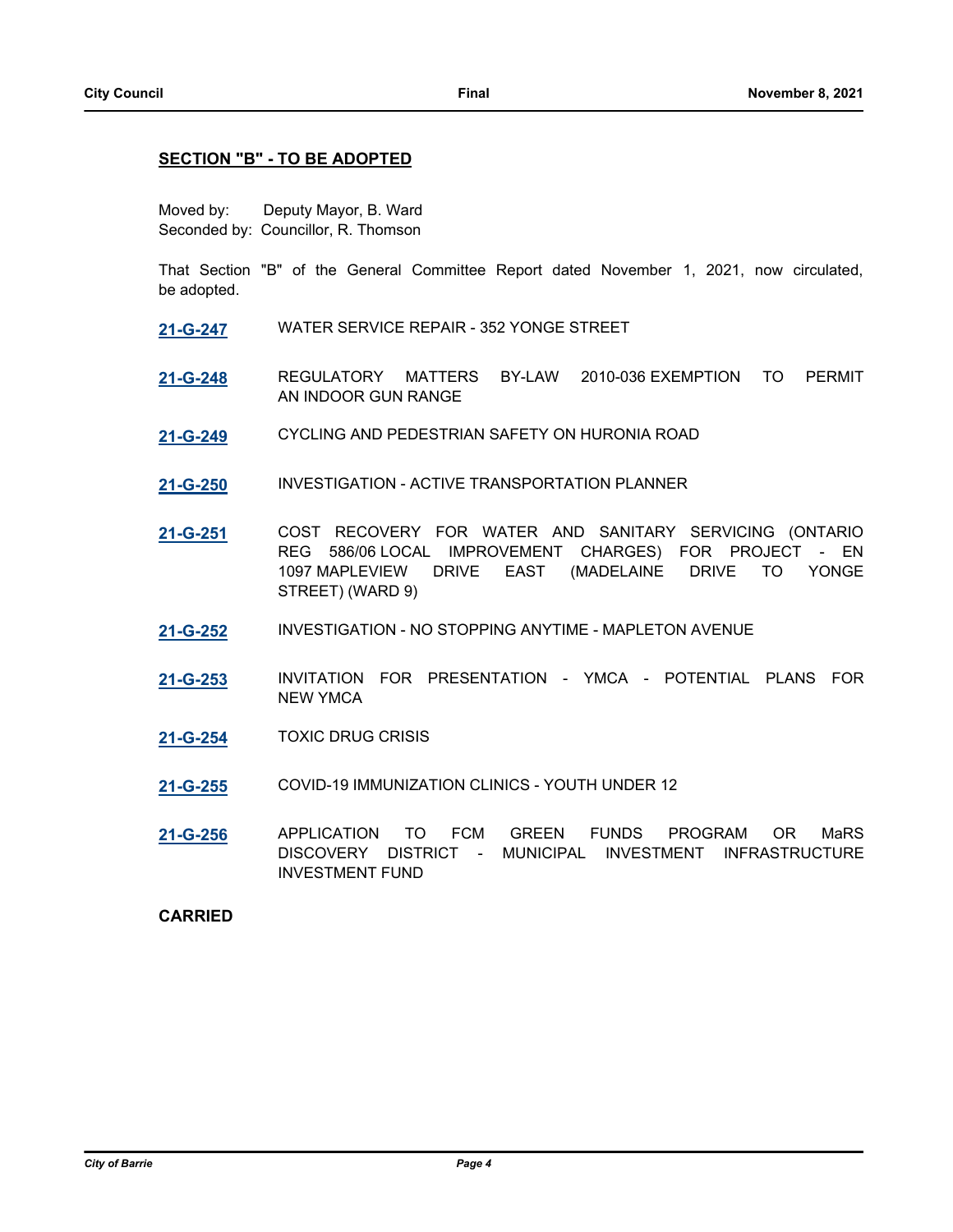### **SECTION "C" - TO BE ADOPTED**

Moved by: Deputy Mayor, B. Ward Seconded by: Councillor, R. Thomson

That Section "C" of the General Committee Report dated November 1, 2021, now circulated, be adopted.

**[21-G-257](http://barrie.ca.legistar.com/gateway.aspx?m=l&id=/matter.aspx?key=49363)** NOISE BY-LAW ENFORCEMENT

### **CARRIED**

### **SECTION "D" - TO BE ADOPTED**

Moved by: Deputy Mayor, B. Ward Seconded by: Councillor, R. Thomson

That Section "D" of the General Committee Report dated November 1, 2021, now circulated, be adopted.

**[21-G-258](http://barrie.ca.legistar.com/gateway.aspx?m=l&id=/matter.aspx?key=49623)** LONG RANGE FINANCIAL PLAN AND FINANCIAL POLICY FRAMEWORK UPDATE

### **AMENDMENT #1**

Moved by: Deputy Mayor, B. Ward Seconded by: Councillor, R. Thomson

That paragraph 1b) of motion 21-G-258 in Section "D" of the General Committee Report dated November 1, 2021 concerning the Long Range Financial Plan and Financial Policy Framework Update be separated and re-introduced as Section "F", motion 21-G-260.

### **CARRIED**

Upon the question of the original motion moved by Deputy Mayor, B. Ward and seconded by Councillor R. Thomson the motion was **CARRIED AS AMENDED BY AMENDMENT #1**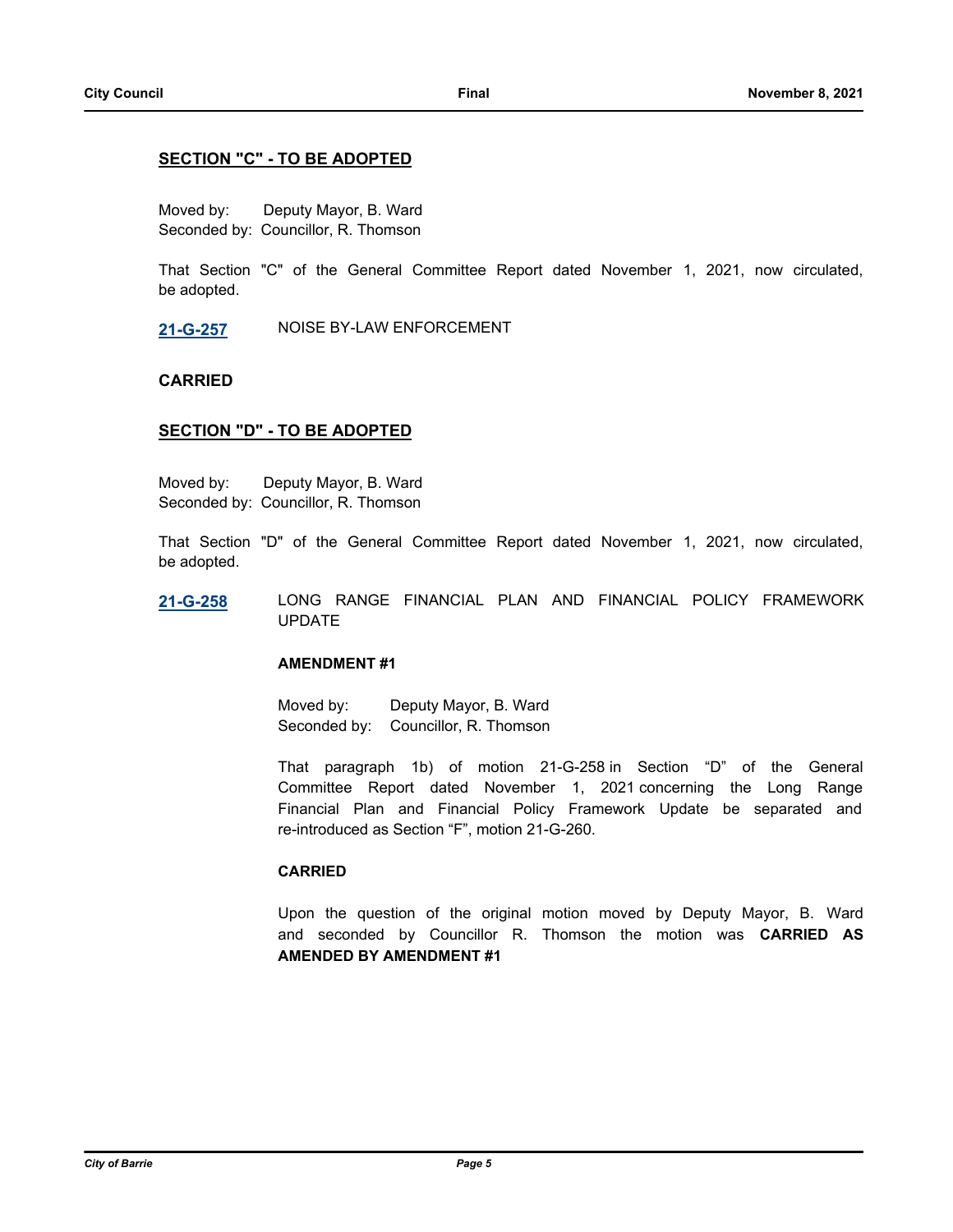### **SECTION "E" - TO BE ADOPTED**

Moved by: Deputy Mayor, B. Ward Seconded by: Councillor, R. Thomson

That Section "E" of the General Committee Report dated November 1, 2021, now circulated, be adopted.

### **[21-G-259](http://barrie.ca.legistar.com/gateway.aspx?m=l&id=/matter.aspx?key=49529)** PRIVATE TREE BY-LAW REVIEW

### **AMENDMENT #1**

Moved by: Councillor, A. Kungl Seconded by: Councillor, J. Harris

That motion 21-G-259 of Section "E" of the General Committee Report dated November 1, 2021 concerning the Private Tree By-law Review be amended by deleting the motion and replacing it with the following:

- 1. That staff in Access Barrie in consultation with the Operations and Development Services Departments conduct public consultations through online platforms such as a survey to obtain public feedback on private tree by-law options in the first quarter of 2022.
- 2. That staff in Access Barrie report back to the City Building Committee in the early second quarter of 2022 with the results of the public consultation.

### **CARRIED**

Upon the question of the original motion moved by Deputy Mayor, B. Ward and seconded by Councillor, R. Thomson, the motion was **CARRIED AS AMENDED BY AMENDMENT #1.**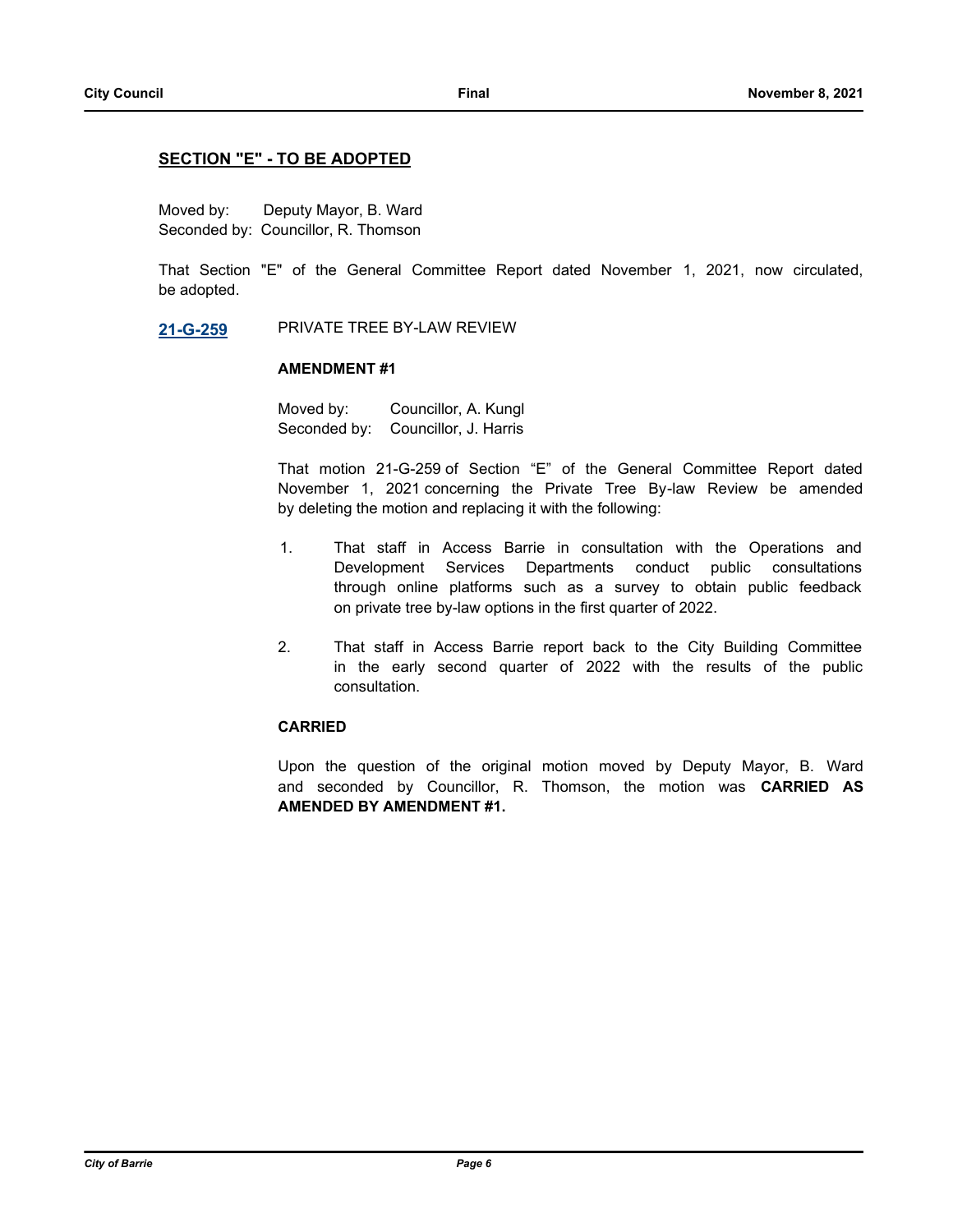### **SECTION "F" - TO BE ADOPTED**

Moved by: Deputy Mayor, B. Ward Seconded by: Councillor, R. Thomson

That Section "F" of the General Committee Report dated November 1, 2021, now circulated, be adopted.

**[21-G-260](http://barrie.ca.legistar.com/gateway.aspx?m=l&id=/matter.aspx?key=49736)** LONG RANGE FINANCIAL PLAN AND FINANCIAL POLICY FRAMEWORK UPDATE - ALLOCATION OF BHHI DIVIDENDS

> **Councillor, M. McCann declared a potential pecuniary interest with respect to the foregoing matter as he owns an energy management company. He did not participate in the discussion or vote on the matter. He remained at the Council table.**

### **CARRIED**

### **PRESENTATIONS**

## **[21-A-119](http://barrie.ca.legistar.com/gateway.aspx?m=l&id=/matter.aspx?key=49713) PRESENTATION CONCERNING THE 2022 BUSINESS PLAN AND OPERATING BUDGET**

C. Millar, Director of Finance/Treasurer provided a presentation on the 2022 Business Plan and Operating Budget.

Mr. Millar discussed slides concerning the following topics:

- · The process of the 2022 Business Plan;
- The 2022 budget directions related to operating costs;
- · A summary of the proposed 2022 tax rate impacts;
- The 2022 sources of operating revenue;
- The user rate budgets for water, wastewater and parking;
- · Council's directions associated with the 10-year Capital Plan;
- · 2022 budget directions related to the Capital Plan;
- The process of the 2022 Capital Plan;
- · A summary of the 2022 Capital Plan;
- The requested capital spending authority by funding source from 2022 to 2026;
- The consolidated reserve and reserve fund forecast from 2021 to 2026 and the five year average draws and contributions;
- The forecasted debt levels and expected servicing cost from 2022 to 2026; and
- The next steps and timelines.

Members of Council asked a number of questions of City staff, received responses and was provided further clarification on the following: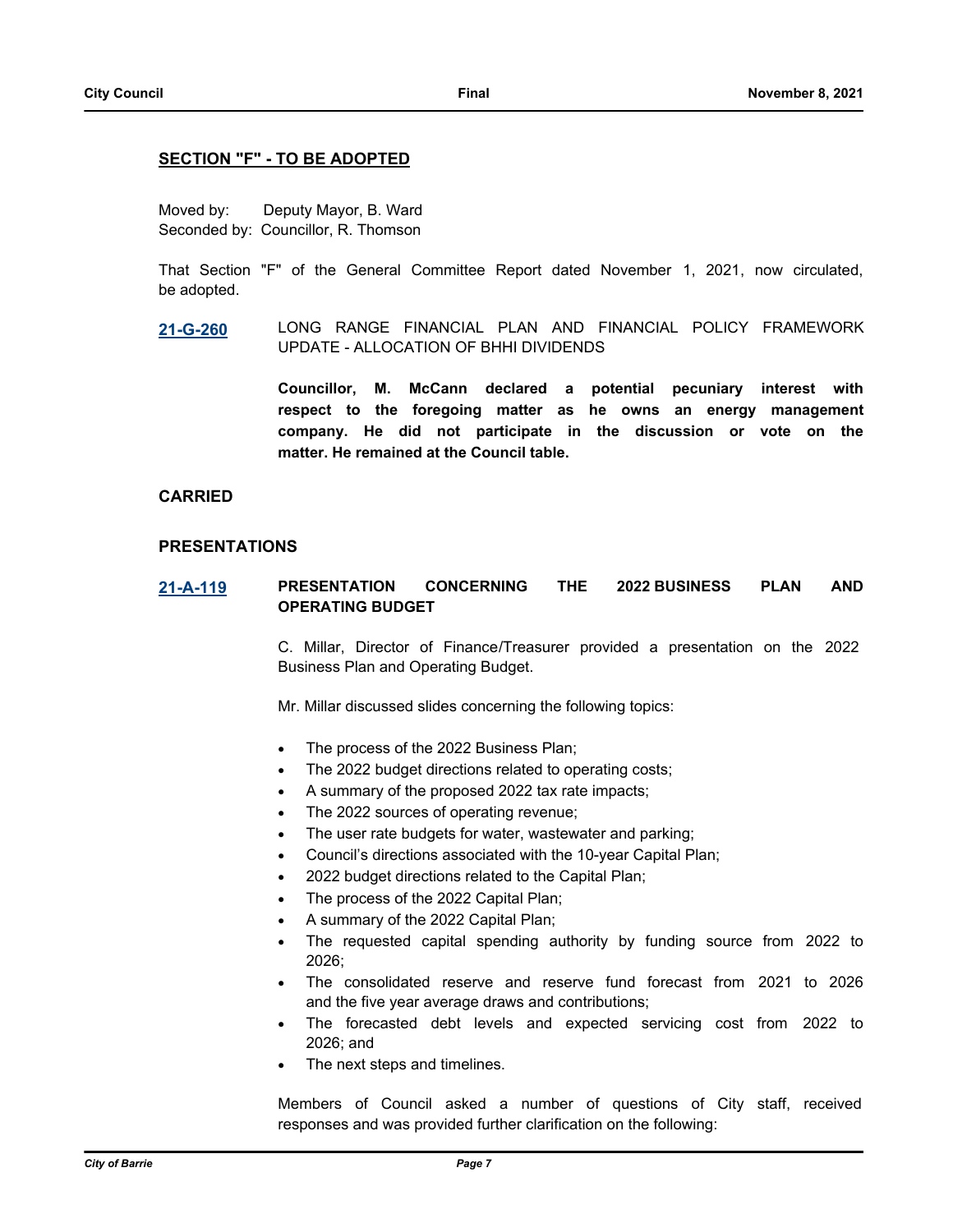- The calculations of the proposed changes that would impact the tax levy related to the following:
	- o New investment and service recommendations;
	- o Service partners and projected funding for the County of Simcoe;
	- o Estimated assessment growth; and
	- o Dedicated infrastructure renewal funding.
- The forecasted debt levels related to Development Charges and balancing growth;
- · The financial impacts to residents and businesses for delivering municipal services;
- · The 2022 Capital Plan related to Council strategic goals and staffing levels;
- The impact of the COVID-19 pandemic on the 2022 Budget;
- The increase in costs related to the City's insurance policies and impacts on the tax levy; and
- The impact of the Municipal Property Assessment Corporation (MPAC) temporary halting of the property re-evaluation processes for homeowners.

### **ENQUIRIES**

A member of Council addressed an enquire to City staff.

### **ANNOUNCEMENTS**

Members of Council provided announcements concerning a number of matters.

### **BY-LAWS**

Moved by: Deputy Mayor, B. Ward Seconded by: Councillor, R. Thomson

That leave be granted to introduce the following Bill and this Bill be read a first, second and third time this day and finally passed:

### **[BY-LAW](http://barrie.ca.legistar.com/gateway.aspx?m=l&id=/matter.aspx?key=49702)  Bill #093**

**2021-093**

A By-law of The Corporation of the City of Barrie to confirm the proceedings of Council at its meeting held on the 8th day of November, 2021.

### **CARRIED UNANIMOUSLY**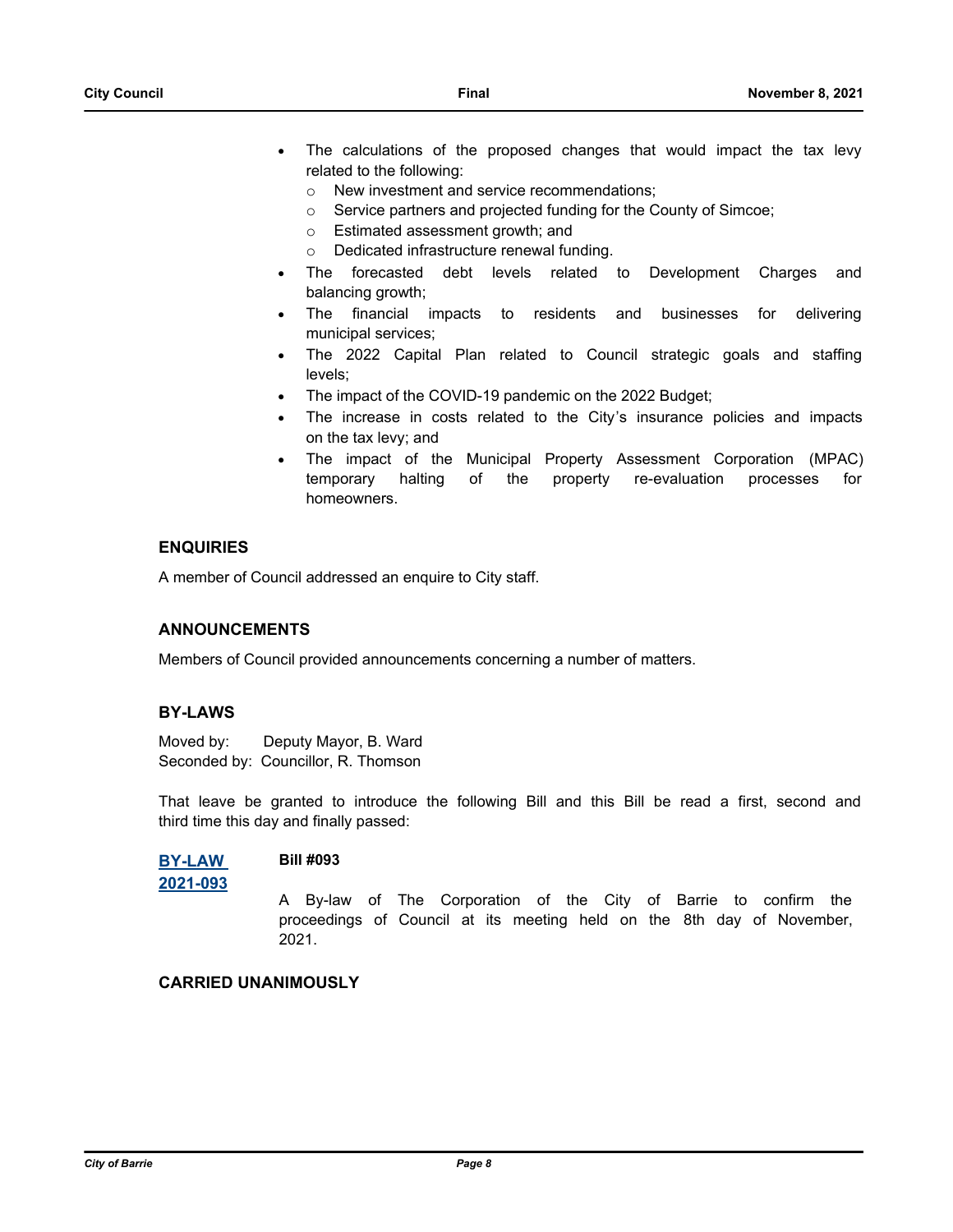## **ADJOURNMENT**

Moved by: Councillor, R. Thomson Seconded by: Councillor, N. Harris

That the meeting be adjourned at 8:53 p.m.

**CARRIED** 

**Mayor, J. Lehman** 

**Wendy Cooke, City Clerk**

**\_\_\_\_\_\_\_\_\_\_\_\_\_\_\_\_\_\_\_\_\_\_\_\_\_\_**

**\_\_\_\_\_\_\_\_\_\_\_\_\_\_\_\_\_\_\_\_\_\_\_\_\_\_**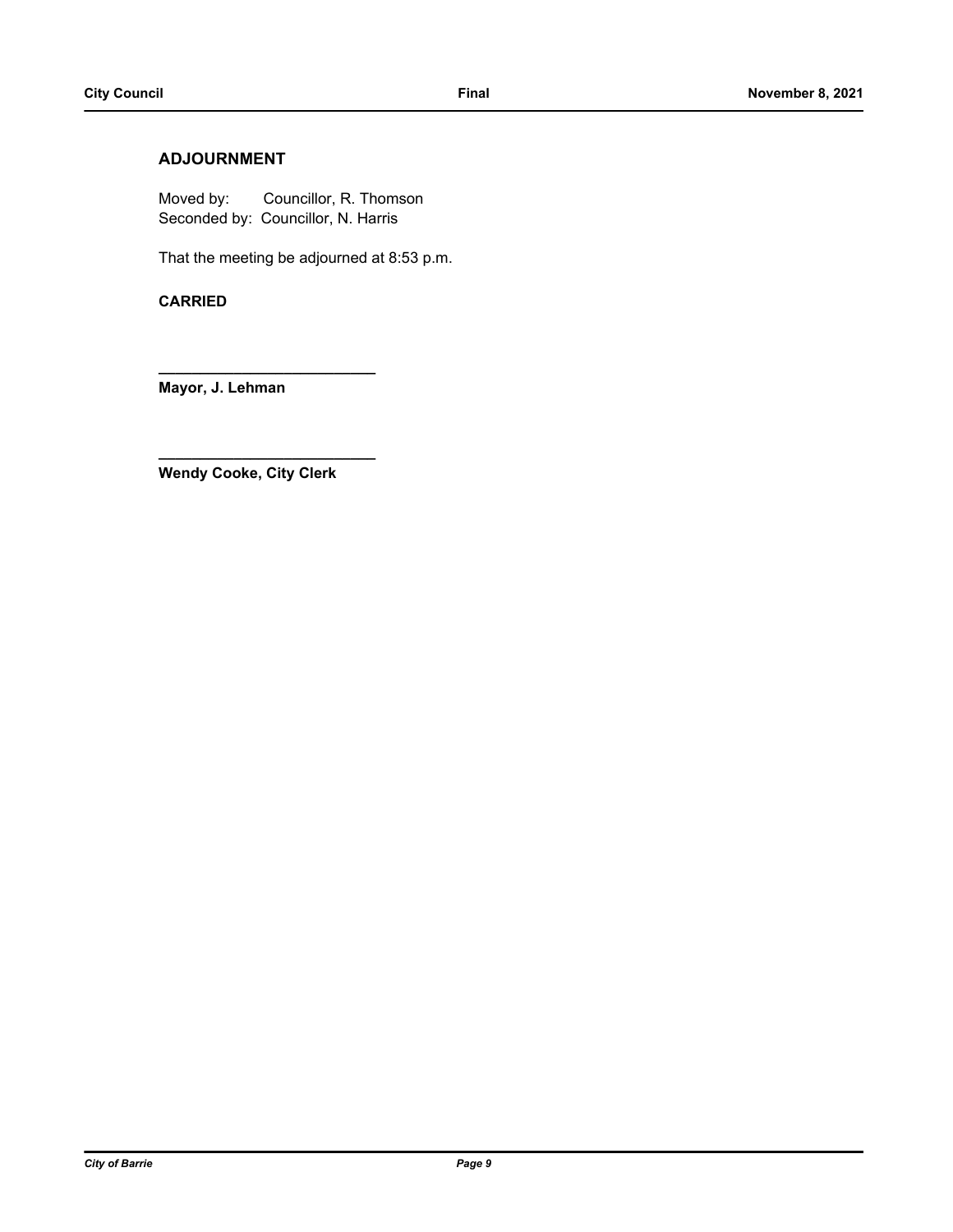# **APPENDIX "A"**

# **General Committee Report dated October 25, 2021**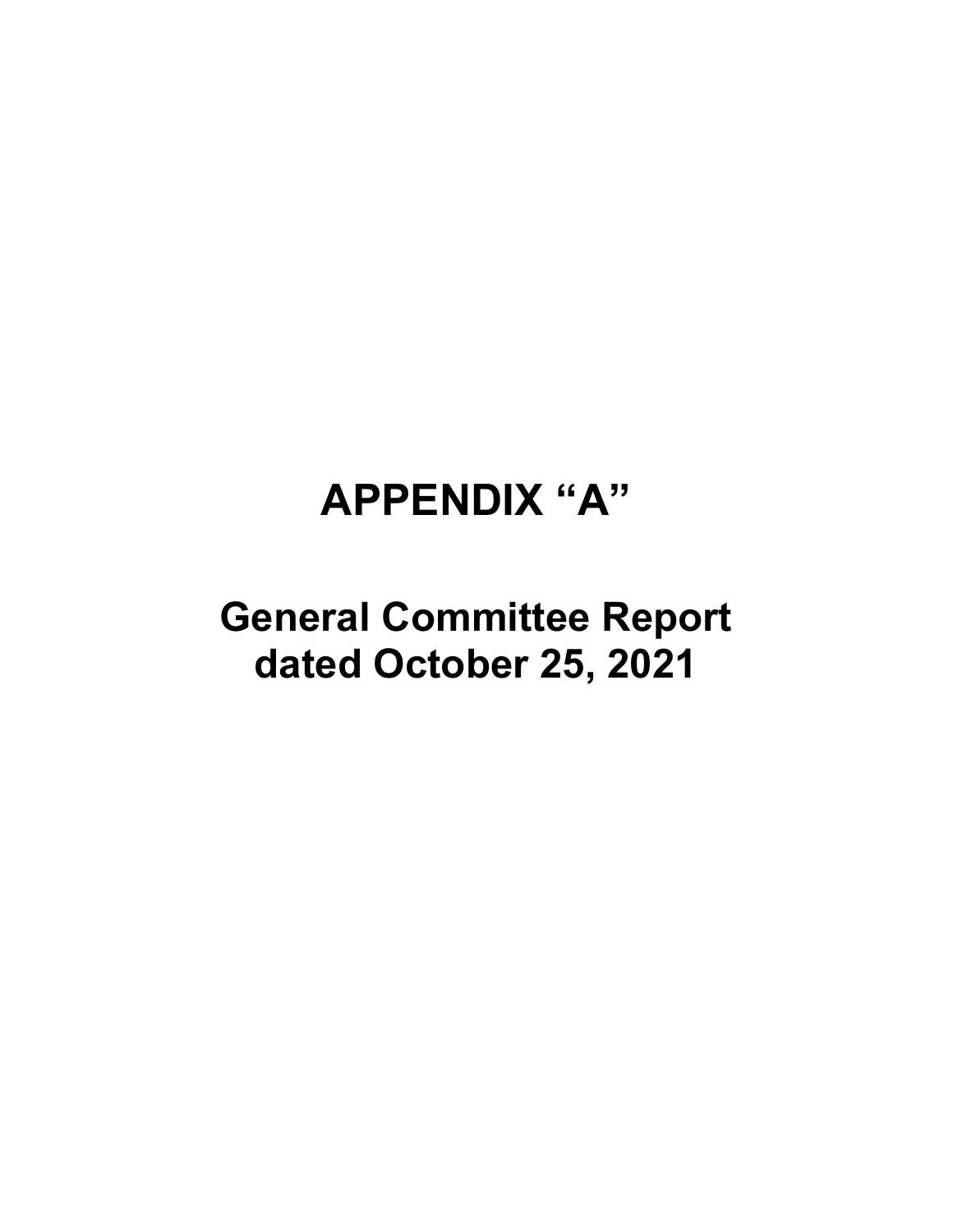## **City of Barrie**



**Final**

## **General Committee**

| Monday, October 25, 2021 | 5:00 PM | <b>Council Chamber</b> |
|--------------------------|---------|------------------------|
|                          |         |                        |

## **GENERAL COMMITTEE REPORT For consideration by Barrie City Council on November 8, 2021.**

The meeting was called to order by Mayor, J. Lehman at 5:04 p.m. The following were in attendance for the meeting:

| <b>Present:</b> | $11 -$ | Mayor, J. Lehman<br>Deputy Mayor, B. Ward<br>Councillor, C. Riepma<br>Councillor, K. Aylwin |
|-----------------|--------|---------------------------------------------------------------------------------------------|
|                 |        | Councillor, A. Kungl                                                                        |
|                 |        | Councillor, R. Thomson                                                                      |
|                 |        | Councillor, N. Harris                                                                       |
|                 |        | Councillor, G. Harvey                                                                       |
|                 |        | Councillor, J. Harris                                                                       |
|                 |        | Councillor, S. Morales                                                                      |
|                 |        | Councillor, M. McCann                                                                       |

**ALSO PRESENT:**

Integrity Commissioner, S. Craig.

## **STAFF:**

Chief Administrative Officer, M. Prowse City Clerk/Director of Legislative and Court Services, W. Cooke Coordinator of Elections and Special Projects, T. McArthur Director of Information Technology, R. Nolan Director of Infrastructure, B. Araniyasundaran Executive Director of Access Barrie, R. James-Reid General Manager of Community and Corporate Services, D. McAlpine Manager of Marketing and Communications, C. Harris Service Desk Generalist, K. Kovacs.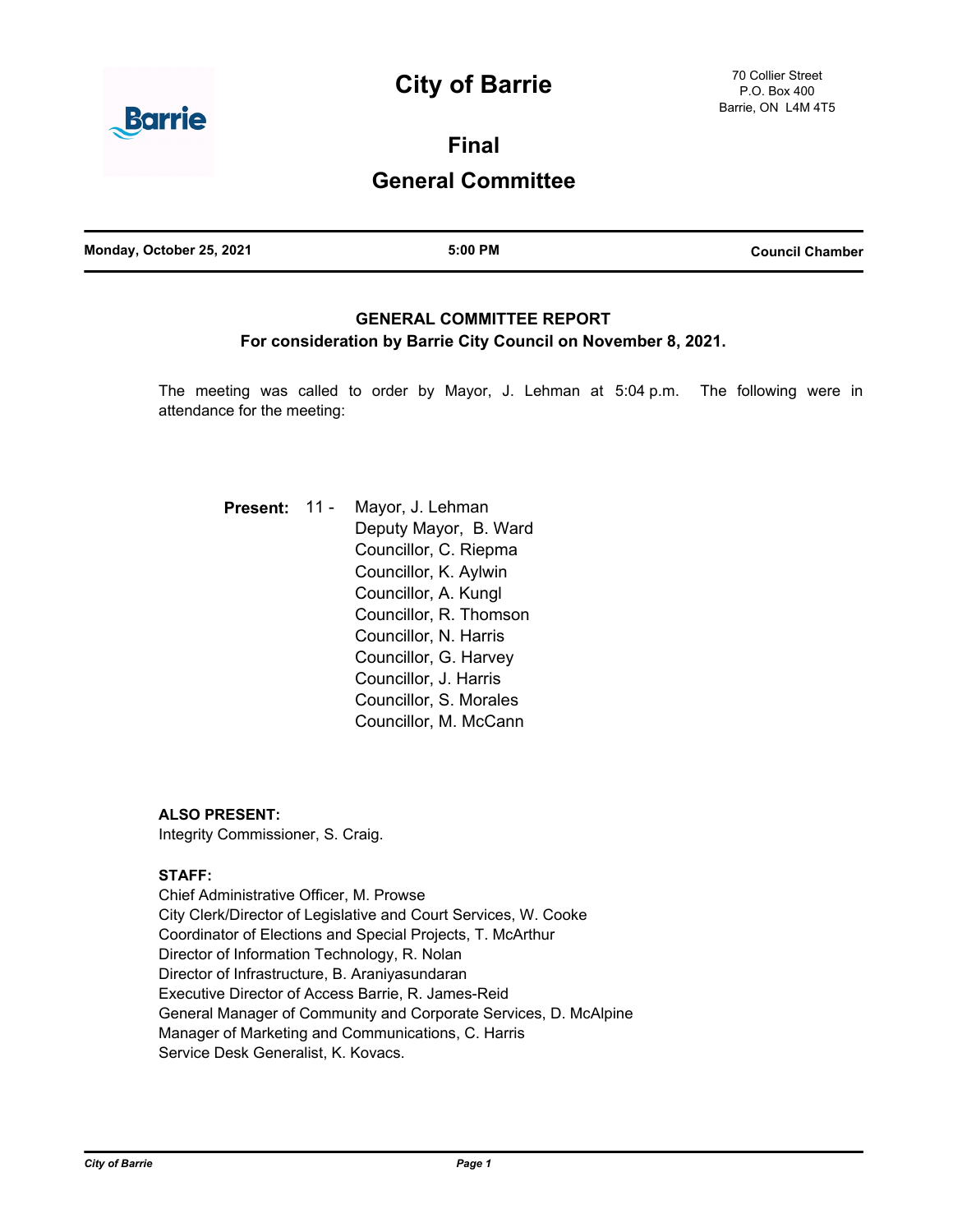The General Committee reports that upon adoption of the required procedural motion it met in closed session in the Council Chambers at 5:05 p.m. to receive and discuss a presentation concerning a confidential education and training session - Social Media Training.

Members of General Committee, the Chief Administrative Officer, General Manager of Community and Corporate Services, Executive Director of Access Barrie, City Clerk/Director of Legislative and Court Services, Director of Information Technology, Integrity Commissioner, Coordinator of Elections and Special Projects, and Service Desk Technician, K. Kovacs were in attendance for the portion of the meeting closed to the public. Members of the press and public were not present for this portion of the meeting.

The General Committee met and reports as follows:

## **21-G-244 CONFIDENTIAL EDUCATION AND TRAINING SESSION - SOCIAL MEDIA TRAINING**

That motion 21-G-244 contained within the confidential notes to the General Committee Report dated October 25, 2021 concerning the receipt and discussion of a presentation concerning a confidential education and training session - Social Media Training, be received.

This matter was recommended to City Council for consideration of receipt at its meeting to be held on 11/8/2021.

Upon adoption of the required procedural motion, General Committee moved into Open Session at 6:14 p.m.

Mayor, J. Lehman provided a brief overview of the nature of the closed session noting that General Committee received and discussed a presentation concerning a confidential education and training session - Social Media Training. Mayor Lehman stated that with the exception of the procedural matter to move into public/open session, votes were not taken during the portion of the meeting closed to the public.

### **ENQUIRIES**

Members of General Committee did not address any enquires to City staff.

### **ANNOUNCEMENTS**

Members of General Committee did not provide any announcements.

### **ADJOURNMENT**

The meeting adjourned at 6:14 p.m.

**CHAIRMAN**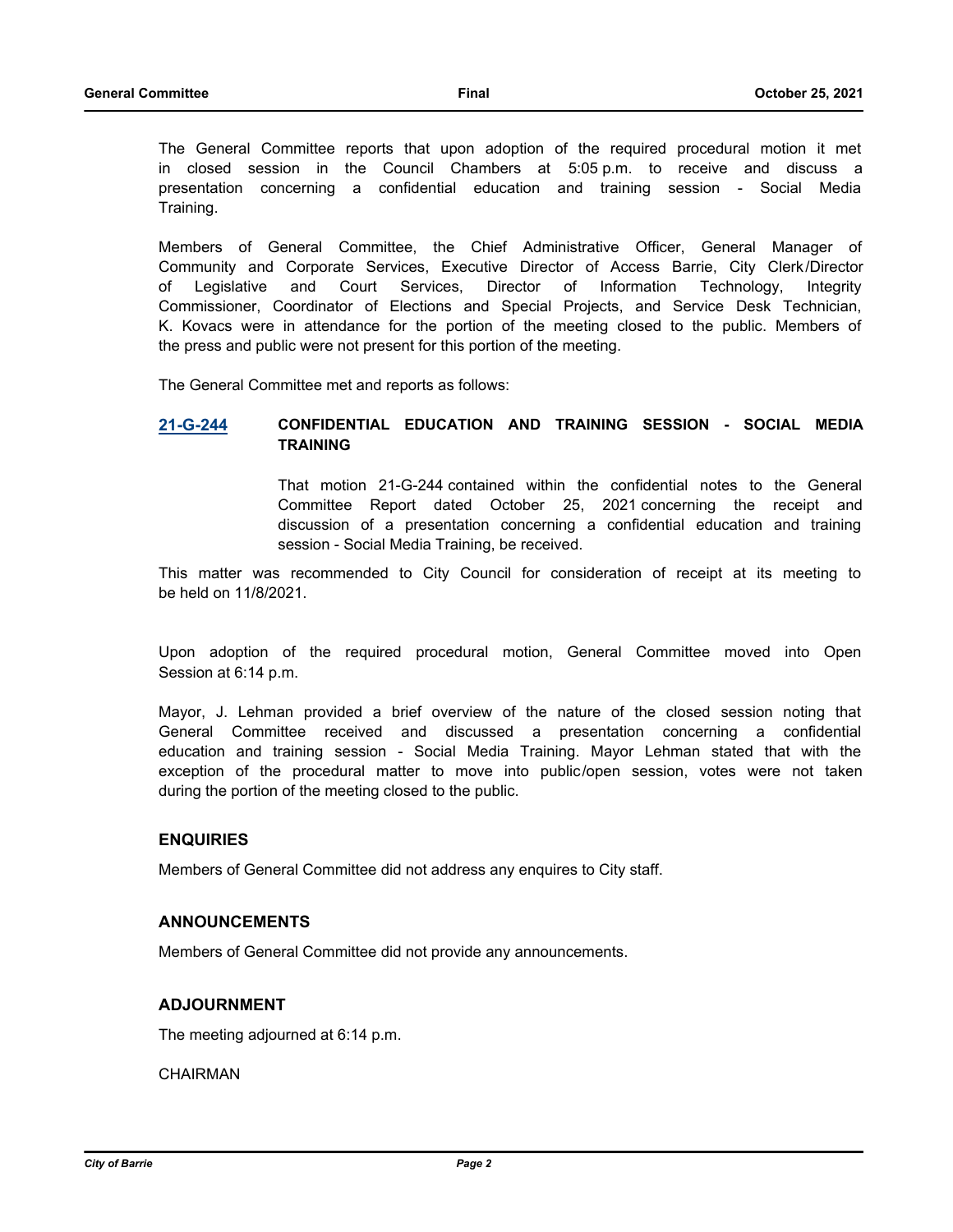# **APPENDIX "B"**

# **Planning Committee Report dated October 26, 2021**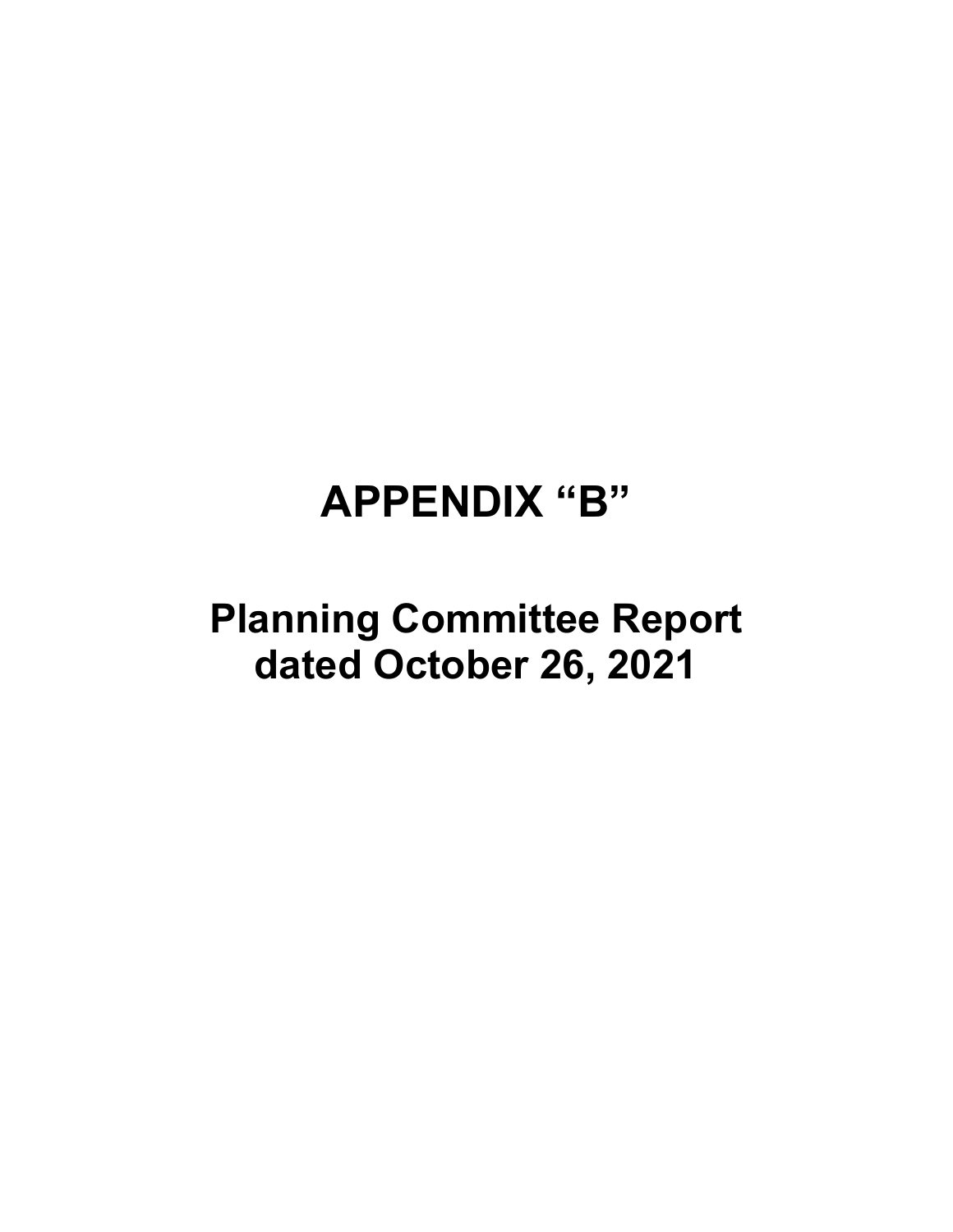## **City of Barrie**



**Final Planning Committee** 

| Tuesday, October 26, 2021 | 7:00 PM | <b>Council Chambers/Virtual Meeting</b> |
|---------------------------|---------|-----------------------------------------|
|                           |         |                                         |

## **PLANNING COMMITTEE REPORT** For consideration by Barrie City Council on November 8, 2021.

The meeting was called to order by Mayor Lehman at 7:04 p.m. The following were in attendance for the meeting:

| Present: | Mayor, J. Lehman<br>Deputy Mayor, B. Ward<br>Councillor, C. Riepma<br>Councillor, K. Aylwin      |
|----------|--------------------------------------------------------------------------------------------------|
|          | Councillor, A. Kungl<br>Councillor, R. Thomson<br>Councillor, G. Harvey<br>Councillor, M. McCann |
| Absent:  | Councillor, N. Harris<br>Councillor, J. Harris<br>Councillor, S. Morales                         |

### **STAFF:**

Acting General Manager of Infrastructure and Growth Management, B. Araniyasundaran Chief Administrative Officer, M. Prowse City Clerk/Director of Legislative and Court Services, W. Cooke Committee Support Clerk, B. Thompson Committee Support Clerk, T. Maynard Coordinator of Elections and Special Projects, T. McArthur Director of Development Services, M. Banfield Director of Finance/Treasurer, C. Millar Director of Information Technology, R. Nolan Director of Legal Services, I. Peters General Manager of Community and Corporate Services, D. McAlpine Service Desk Generalist, K. Kovacs.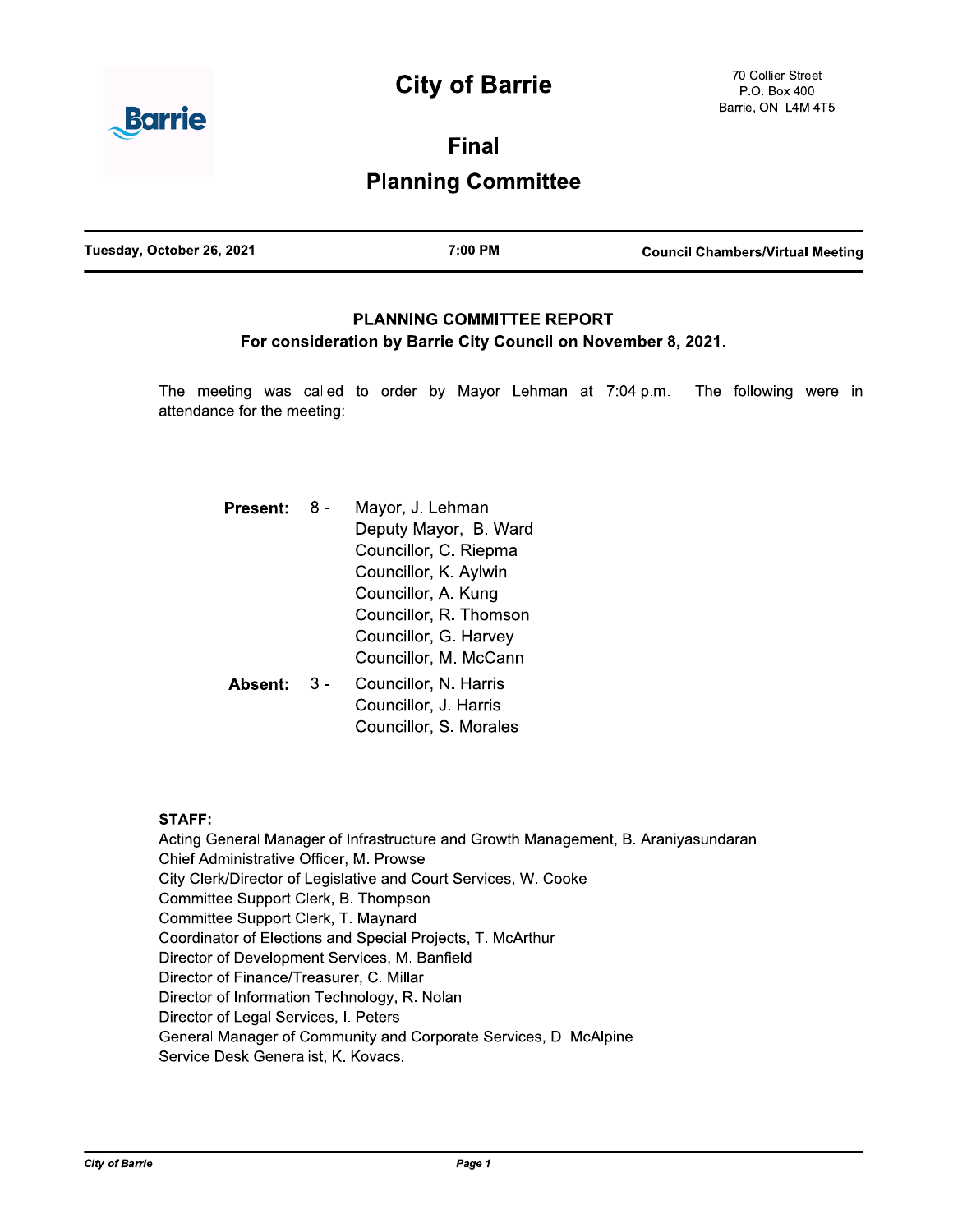The Planning Committee met for the purpose of a Public Meeting at 7:06 p.m.

Mayor Lehman advised the public that any concerns or appeals dealing with the applications that were the subject of the Public Meeting should be directed to the Legislative and Court Services Department. Any interested persons wishing further notification of the staff report regarding the applications were advised to contact the Legislative and Court Services Department at cityclerks@barrie.ca. Mayor Lehman confirmed with the Director of Development Services that notification was conducted in accordance with the Planning Act.

#### APPLICATIONS FOR A **ZONING BY-LAW AMENDMENT AND DRAFT** 21-P-026 PLAN OF SUBDIVISION - SUBMITTED BY THE JONES CONSULTING GROUP LTD. ON BEHALF OF **MATTAMY HOMES** - 620 LOCKHART ROAD (FILE: D30-012-2021) (WARD 9)

Ray Duhamel of The Jones Consulting Group advised that the purpose of the Public Meeting is to review the applications for a Zoning By-law Amendment and a Draft Plan of Subdivision for lands known municipally as 620 Lockhart Road.

Mr. Duhamel discussed slides concerning the following topics:

- An aerial photograph of the subject lands;  $\bullet$
- The applications' alignment with Provincial Policy, Growth Plan and Lake **Simcoe Protection Plan:**
- The subject lands associated to the development phases of the City's Hewitt's Secondary Plan and Hewitt's Master Plan;
- The Conformity Review Plan;  $\bullet$
- The studies completed in support of the applications;
- The Draft Plan of Subdivision;
- The Pedestrian Circulation Plan:
- Conceptual renderings of the proposed development; and
- The proposed Zoning By-law Amendment.  $\bullet$

Michelle Banfield. Director of Development Services provided an update status the applications. She concerning the of advised that no neighbourhood meeting was required for this application and that the primary planning and land use matters are currently being reviewed by the Technical Review Team. Ms. Banfield discussed the anticipated timelines for the staff report regarding the application.

### **VERBAL COMMENT(S):**

Cathy Colebatch, 97 Cumberland Street asked a question of clarification as to the proposed number of single detached homes, townhomes and back-to-back townhomes. Mr. Duhamel confirmed the number of single detached, townhomes proposed for the development.

Ms. Colebatch discussed her concerns associated with the mix of housing, the loss of agricultural land for urban sprawl and not intensification with the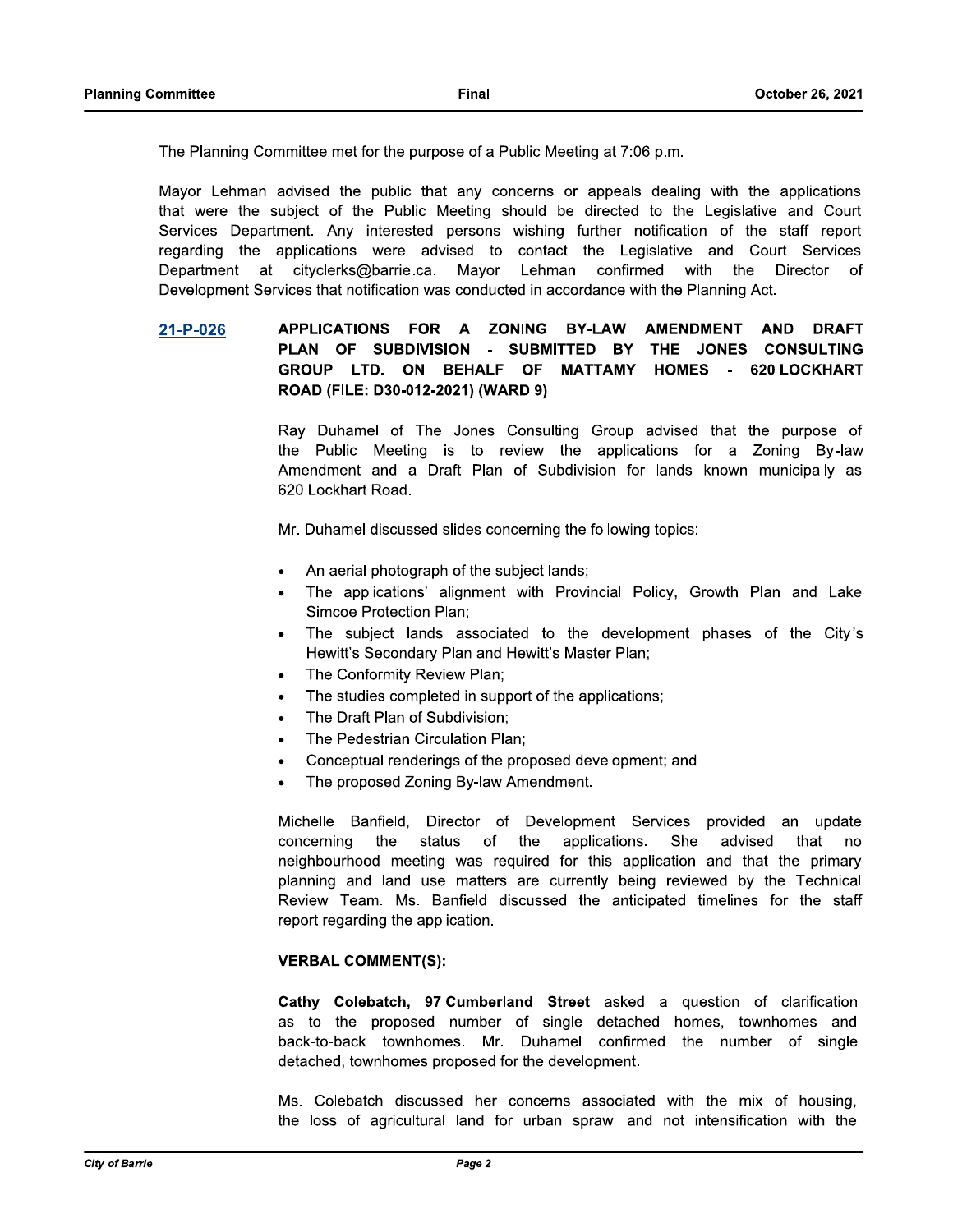number of single detached and townhomes. She noted her concerns on accessibility concerns for individuals with accessibility issues with the type of mixed housing.

Ms. Colebatch discussed the Tree Inventory Report associated to removal of trees, green space, and open park space. Ms. Colebatch questioned whether the single detached lots proposed in the application would allow for adequate space for detached accessory units.

## **WRITTEN COMMENT(S):**

 $1.$ Correspondence from Hydro One dated October 14, 2021.

This matter was recommended to City Council for consideration of receipt at its meeting to be held on 11/8/2021.

### **ENQUIRIES**

Members of Planning Committee addressed enquires to City staff and received responses.

### **ADJOURNMENT**

The meeting adjourned at 7:34 p.m.

**CHAIRMAN**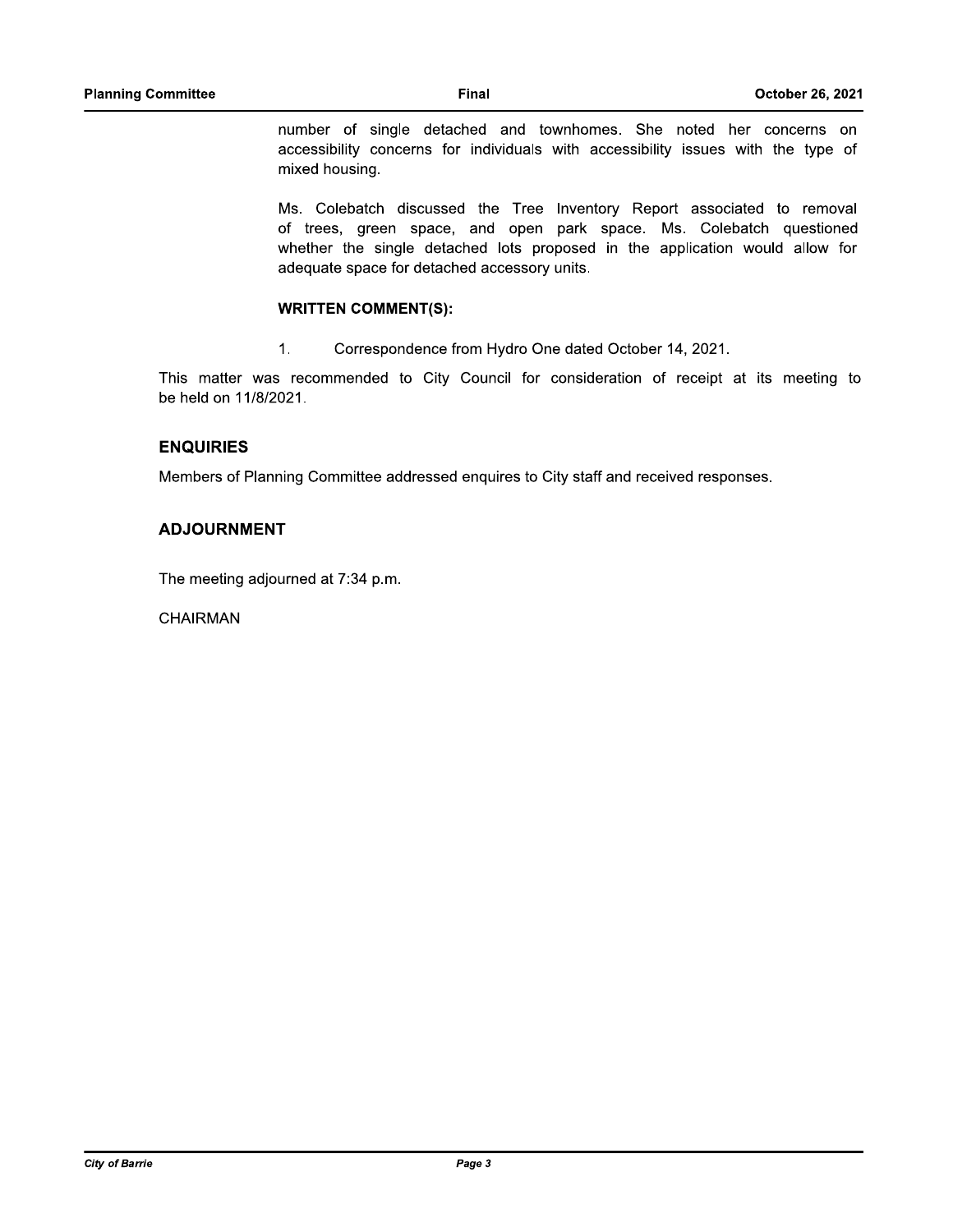# **APPENDIX "C"**

**General Committee Report dated November 1, 2021**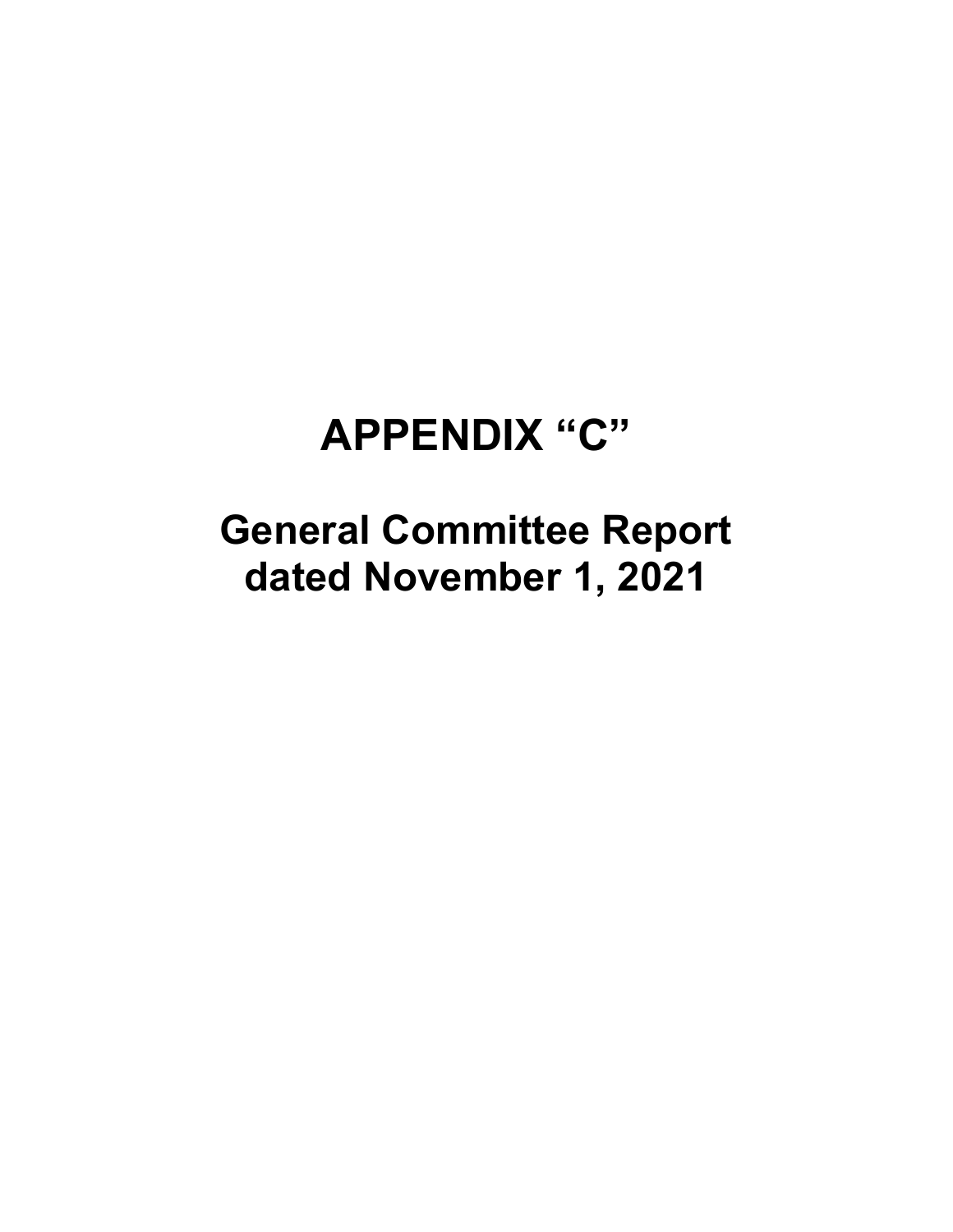## **City of Barrie**



**Final General Committee** 

| Monday, November 1, 2021 | 7:00 PM | <b>Council Chambers/Virtual Meeting</b> |
|--------------------------|---------|-----------------------------------------|
|                          |         |                                         |

## **GENERAL COMMITTEE REPORT** For consideration by Barrie City Council on November 8, 2021

The meeting was called to order by Mayor, J. Lehman 7:01 p.m. The following were in attendance for the meeting:

Mayor, J. Lehman Present: 11 -Deputy Mayor, B. Ward Councillor, C. Riepma Councillor, K. Aylwin Councillor, A. Kungl Councillor, R. Thomson Councillor, N. Harris Councillor, G. Harvey Councillor, J. Harris Councillor, S. Morales Councillor, M. McCann

## **STAFF:**

Acting General Manager of Infrastructure and Growth Management, M. Banfield Chief Administrative Officer, M. Prowse City Clerk/Director of Legislative and Court Services, W. Cooke Committee Support Clerk, T. Maynard Coordinator of Elections and Special Projects, T. McArthur Director of Economic and Creative Development, S. Schlichter Director of Finance/Treasurer, C. Millar Director of Information Technology, R. Nolan Director of Infrastructure, B. Araniyasundaran Director of Legal Services, I. Peters Director of Operations, D. Friary Executive Director of Access Barrie, R. James-Reid General Manager of Community and Corporate Services, D. McAlpine Manager of Business Planning and Budget, J. Kuehl Manager of Corporate Asset Management, K. Oakley Manager of Parks and Forestry Operations, K. Rankin Manager of Recreation, S. Young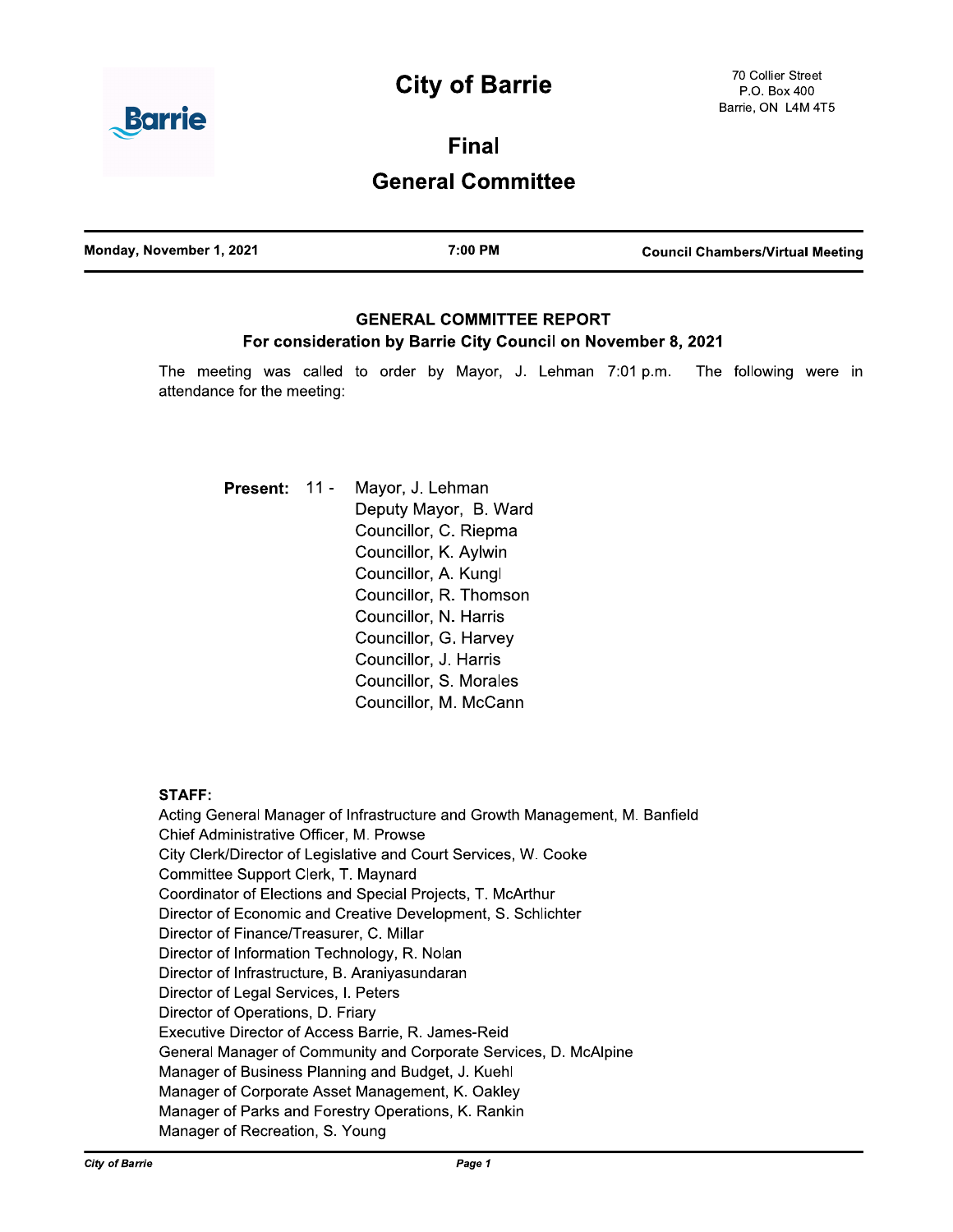Senior Manager, Corporate Finance Investments, C. Gillespie Service Desk Generalist, K. Kovacs Supervisor of Development Charges, M. Villeneuve.

The General Committee reports that the following matter(s) were dealt with on the consent portion of the agenda:

### **SECTION "A"**

### REPORT OF THE FINANCE AND CORPORATE SERVICES COMMITTEE 21-G-245 DATED OCTOBER 19, 2021

The Report of the Finance and Corporate Services Committee dated October 19, 2021 was received.

This matter was recommended (Section "A") to City Council for consideration of receipt at its meeting to be held on 11/8/2021.

REPORT OF THE CITY BUILDING COMMITTEE DATED OCTOBER 26, 21-G-246 2021

> The Report of the City Building Committee dated October 26, 2021 was received.

This matter was recommended for receipt (Section "A") to City Council for consideration of adoption/receipt at its meeting to be held on 11/8/2021.

The General Committee reports that the following matter(s) were dealt with on the consent portion of the agenda:

### **SECTION "B"**

### **WATER SERVICE REPAIR - 352 YONGE STREET** 21-G-247

- 1. That staff in Infrastructure Department work with the owners of 352 Yonge Street to identify lower cost options to repair the water service leak.
- $2.$ That staff in the Finance Department permit the property owners of 352 Yonge Street to enter into an interest free payment plan for costs of the water service repairs.

This matter was recommended (Section "B") to City Council for consideration of adoption at its meeting to be held on 11/8/2021.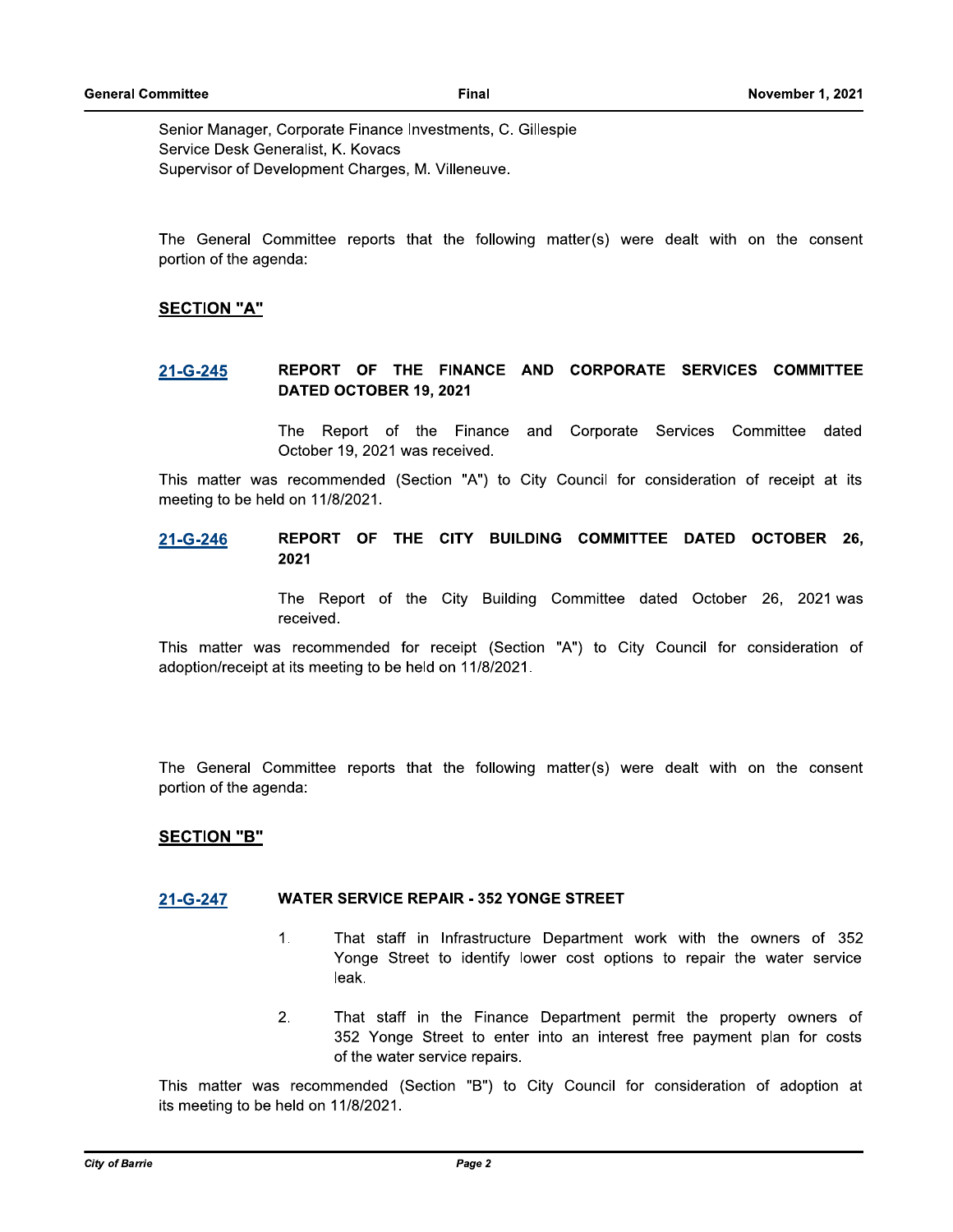#### **BY-LAW REGULATORY MATTERS 2010-036 EXEMPTION TO PERMIT** 21-G-248 AN INDOOR GUN RANGE

That staff in the Legislative and Court Services Department be directed to work with the proponent, the Chief Firearms Office of Ontario, and the Barrie Police Service to identify applicable regulations, the potential amendments to City of Barrie by-laws that would be required to provide an exemption to allow for an indoor gun range on King Street, and any sensitive uses within 500 metres of the proposed location and prepare a mailout to all affected businesses on King Street seeking feedback on the application with any costs associated to the mailout be the responsibility of the proponent and report back to General Committee.

This matter was recommended (Section "B") to City Council for consideration of adoption at its meeting to be held on 11/8/2021.

### **CYCLING AND PEDESTRIAN SAFETY ON HURONIA ROAD** 21-G-249

That staff in the Development Services, Infrastructure, and Operations Departments investigate the feasibility of lowering the speed limit on Huronia Road, between Little Avenue and Big Bay Point Road, from 60km/hr to 50km/hr, and opportunities in consideration of the future plan capital works that would be cost effective to enhance active transportation safety for cyclists and pedestrians and including, but not limited to, enhance shoulders and line painting, and report back to the Active Transportation and Sustainability Advisory Committee.

This matter was recommended (Section "B") to City Council for consideration of adoption at its meeting to be held on 11/8/2021.

### **INVESTIGATION - ACTIVE TRANSPORTATION PLANNER** 21-G-250

That staff in the Development Services Department investigate the feasibility of creating of an Active Transportation Planner position to assist with the City's active transportation initiatives and report back to the Active Transportation and Sustainability Advisory Committee.

This matter was recommended (Section "B") to City Council for consideration of adoption at its meeting to be held on 11/8/2021.

#### COST RECOVERY FOR WATER AND SANITARY SERVICING (ONTARIO  $21 - G - 251$ REG 586/06 LOCAL IMPROVEMENT CHARGES) FOR PROJECT -**EN 1097 MAPLEVIEW DRIVE EAST** (MADELAINE **DRIVE TO YONGE** STREET) (WARD 9)

 $1.$ That a by-law be prepared to authorize the recovery of capital costs for the installation of water and sanitary servicing of unserviced properties on Mapleview Drive East between Madelaine Drive and Yonge Street, as outlined in Staff Report INF008-21 and as provided for under Ontario Regulation 586/06 of Local Improvement Charges (previously Section 326 of the Municipal Act).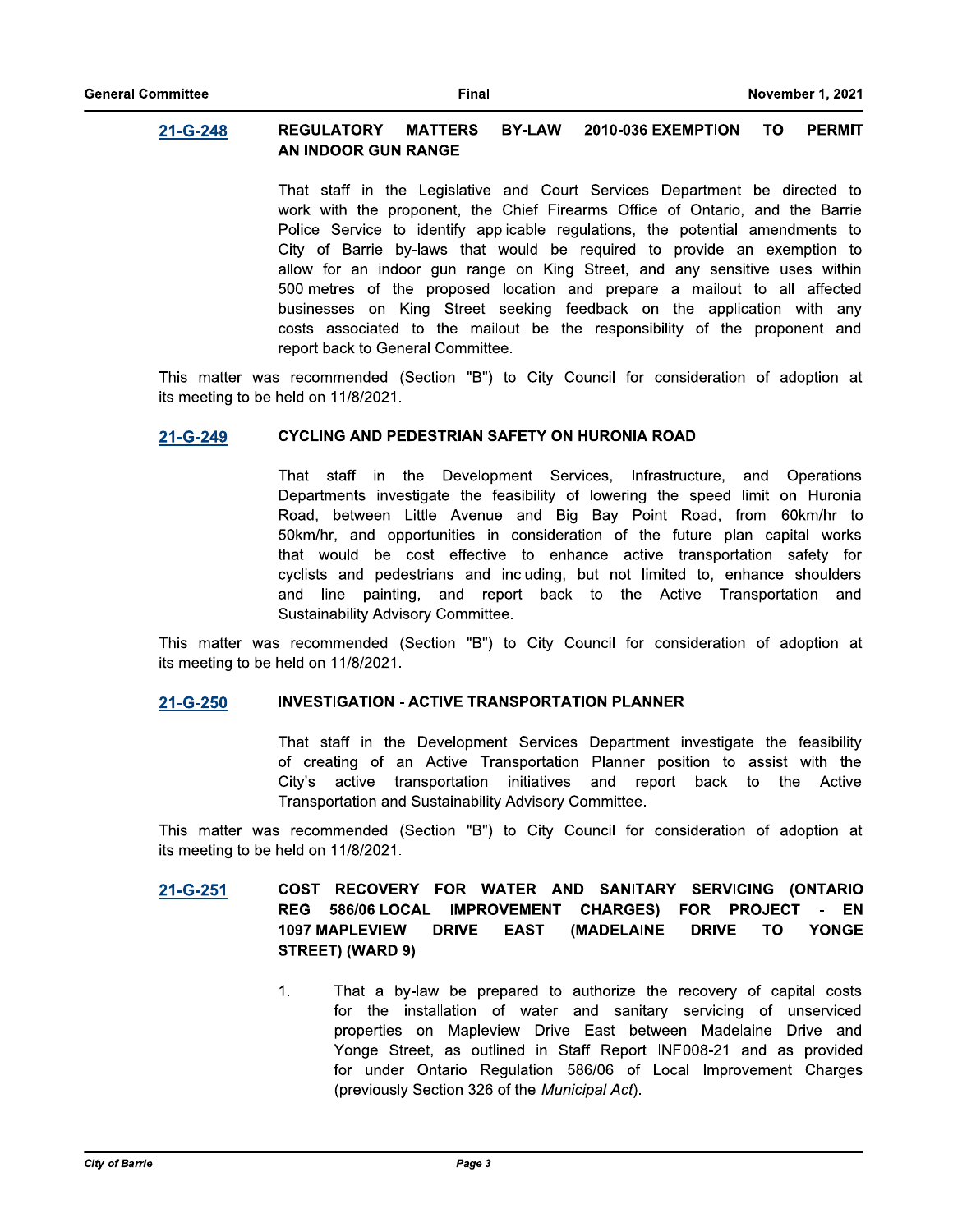- $2.$ That property owners be provided the option to pay the water charges over a 10-year period, interest free.
- 3. That property owners be provided the option to pay the sanitary charges over a 10-year period, with interest and that the interest cost be based upon the City's weighted average cost of capital at the time of completion of the works. (INF008-21) (T08-MAP)

This matter was recommended (Section "B") to City Council for consideration of adoption at its meeting to be held on 11/8/2021.

### **INVESTIGATION - NO STOPPING ANYTIME - MAPLETON AVENUE** 21-G-252

That staff in the Development Services Department investigate the feasibility of implementing "No Stopping Anytime" on Mapleton Avenue between Ardagh Road and Batteau Street/Silvercreek Crescent and report back to General Committee. (Item for Discussion 8.1, November 1, 2021)

This matter was recommended (Section "B") to City Council for consideration of adoption at its meeting to be held on 11/8/2021.

### 21-G-253 INVITATION FOR PRESENTATION - YMCA - POTENTIAL PLANS FOR **NEW YMCA**

That representative(s) of the YMCA be invited to provide a presentation to City Council concerning potential plans for a new YMCA at H-Block in Downtown Barrie. (Item for Discussion 8.2, November 1, 2021)

This matter was recommended (Section "B") to City Council for consideration of adoption at its meeting to be held on 11/8/2021.

### **TOXIC DRUG CRISIS** 21-G-254

**WHEREAS** the toxic drug crisis is one of the largest public health emergencies of our lifetime, with a death on average every two hours and a death toll of 21,174 in the past five years alone (January 2016 to December 2020); and

**WHEREAS** other countries have significantly reduced drug-related fatalities with reforms such as legal regulation of illicit drugs to ensure safe supply and decriminalization for personal use; and

**WHEREAS** the federal government has indicated it is premature to discuss these measures until there are comprehensive supports for people to get well; and

WHEREAS supports are needed, but measures that save lives are essential if people are to survive and access supports; and

**WHEREAS** the Canadian Association of Chiefs of Police has stated that they agree the evidence suggests "decriminalization for simple possession as an effective way to reduce the public health and public safety harms associated with substance use", causing the government to indicate that it is now "deliberating" over decriminalization; and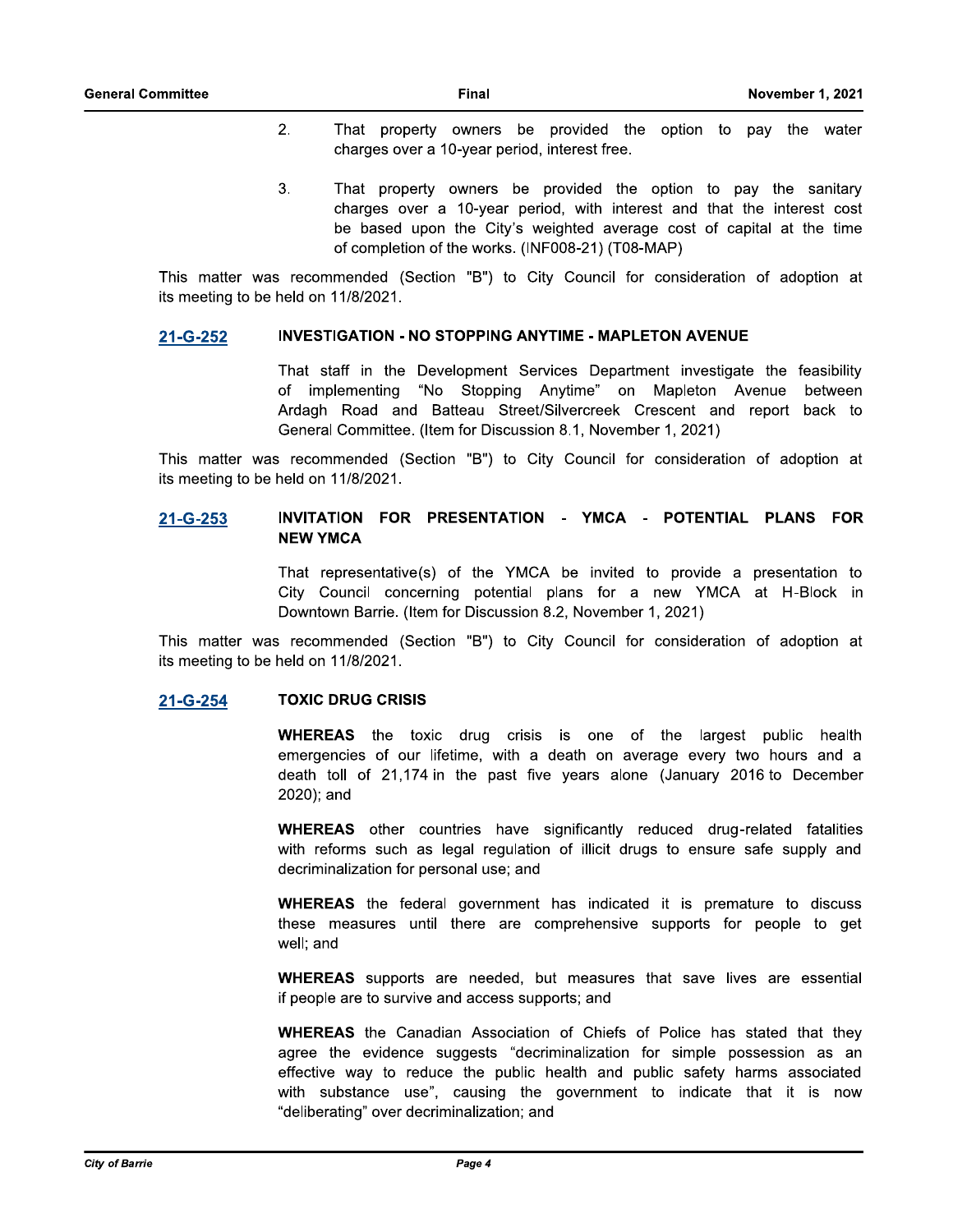**WHEREAS** the overdose crisis rages, showing few signs of abating; and

WHEREAS, in November 2020, Moms Stop the Harm asked municipalities and Indigenous communities across the country for their assistance in ending the toxic drug crisis and the toll it is taking on our communities.

### **NOW THEREFORE BE IT THEREFORE RESOLVED AS FOLLOWS:**

- That the Government of Canada declare the overdose crisis a 1. national public health emergency so that it is taken seriously and funded appropriately
- $2.$ That the Government of Canada immediately seek input from the people most affected by this crisis including municipalities and meet provinces and territories to develop  $\mathsf{a}$ with comprehensive. pan-Canadian overdose action plan, which includes comprehensive supports and full consideration of reforms that other countries have used to significantly reduce drug-related fatalities and stigma, such as legal regulation of illicit drugs to ensure safe supply 0f pharmaceutical alternatives to toxic street drugs, and decriminalization for personal use. (Item for Discussion 8.3. November 1, 2021

This matter was recommended (Section "B") to City Council for consideration of adoption at its meeting to be held on 11/8/2021.

### **COVID-19 IMMUNIZATION CLINICS - YOUTH UNDER 12** 21-G-255

- That the General Manager of Community and Corporate Services be  $\mathbf{1}$ . authorized to negotiate with the Simcoe Muskoka District Health Unit for the utilization of meeting/pre-school/community room spaces within Community Centres as potential immunization clinic locations for youth under 12, subject to the satisfaction of the Chief Administrative Officer and the Director of Legal Services.
- $2.$ That the Mayor and City Clerk be authorized to execute any documents that may be required. (Item for Discussion 8.5, November  $1, 2021$

This matter was recommended (Section "B") to City Council for consideration of adoption at its meeting to be held on 11/8/2021.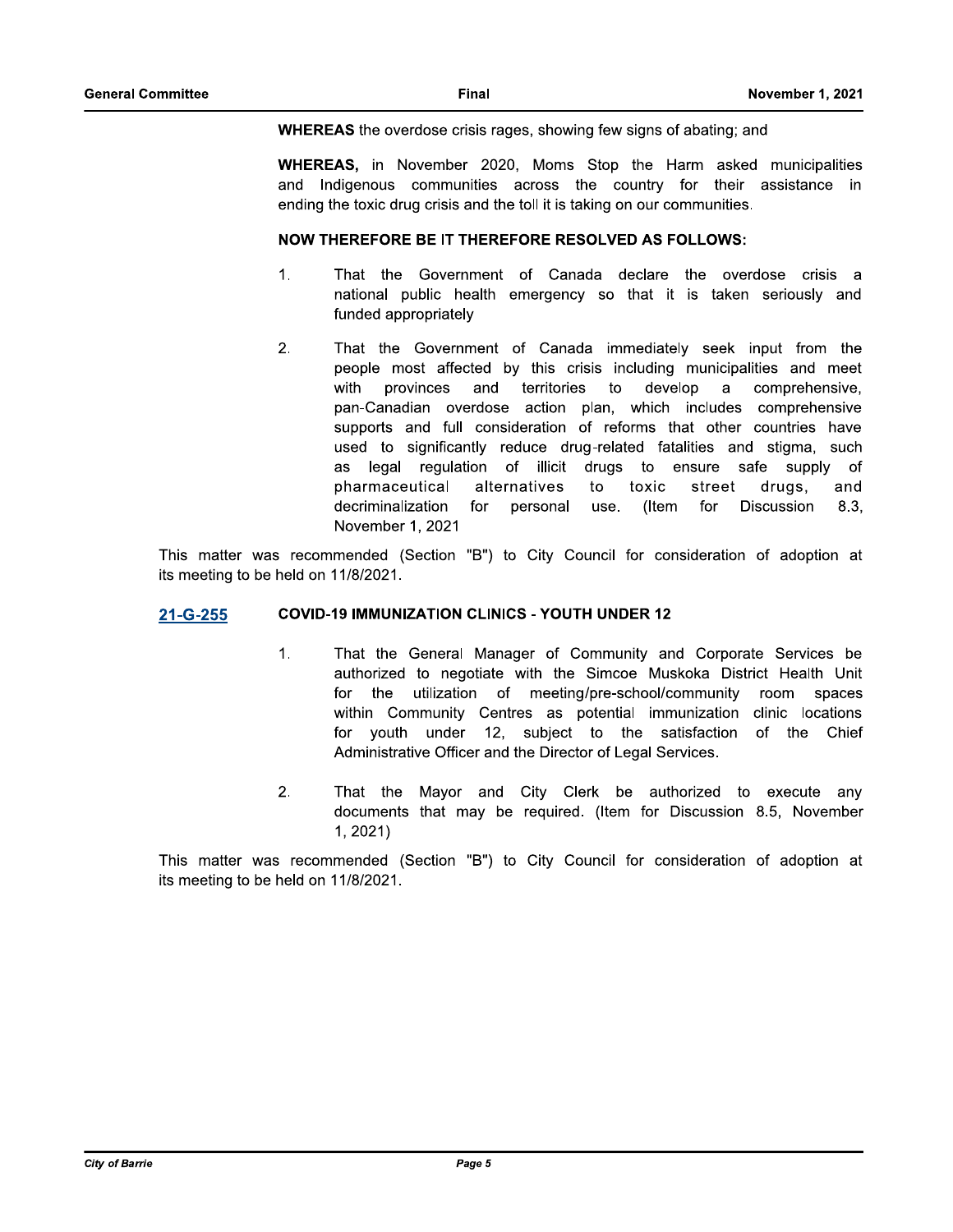#### **APPLICATION TO FCM GREEN FUNDS PROGRAM OR MaRS** 21-G-256 **DISCOVERY DISTRICT**  $\sim$ **MUNICIPAL INVESTMENT INFRASTRUCTURE INVESTMENT FUND**

That in the event of a successful application to the Federation of Canadian Municipalities (FCM) Green Funds program or MaRS Discovery District securing funding for the feasibility study, the City of Barrie contribute \$22,500 toward the feasibility study for a Municipal Infrastructure Investment Fund, funded by \$5,000 from the Mayor's Office existing budget, and \$17,500 from the Reinvestment Reserve. (Item for **Discussion** 8.4. November 1, 2021)

This matter was recommended (Section "B") to City Council for consideration of adoption at its meeting to be held on 11/8/2021.

The General Committee met and recommends adoption of the following recommendation(s):

## **SECTION "C"**

### **NOISE BY-LAW ENFORCEMENT** 21-G-257

- $1.$ That the Barrie Police Services Board be requested to review opportunities to enhance the Barrie Police Service (BPS) response to noise that is disruptive to others and especially motor vehicle noise and provide a memorandum back to City Council outlining the results of the review.
- $2.$ That the Barrie Police Service be requested to provide information regarding the outcome of the noisy vehicle blitz over the summer and the approach of the Citizen's on Patrol Program. (21-G-195 and 20  $-G-202)$

This matter was recommended (Section "C") to City Council for consideration of adoption at its meeting to be held on 11/8/2021.

General Committee recessed from 8:38 p.m. to 8:46 p.m.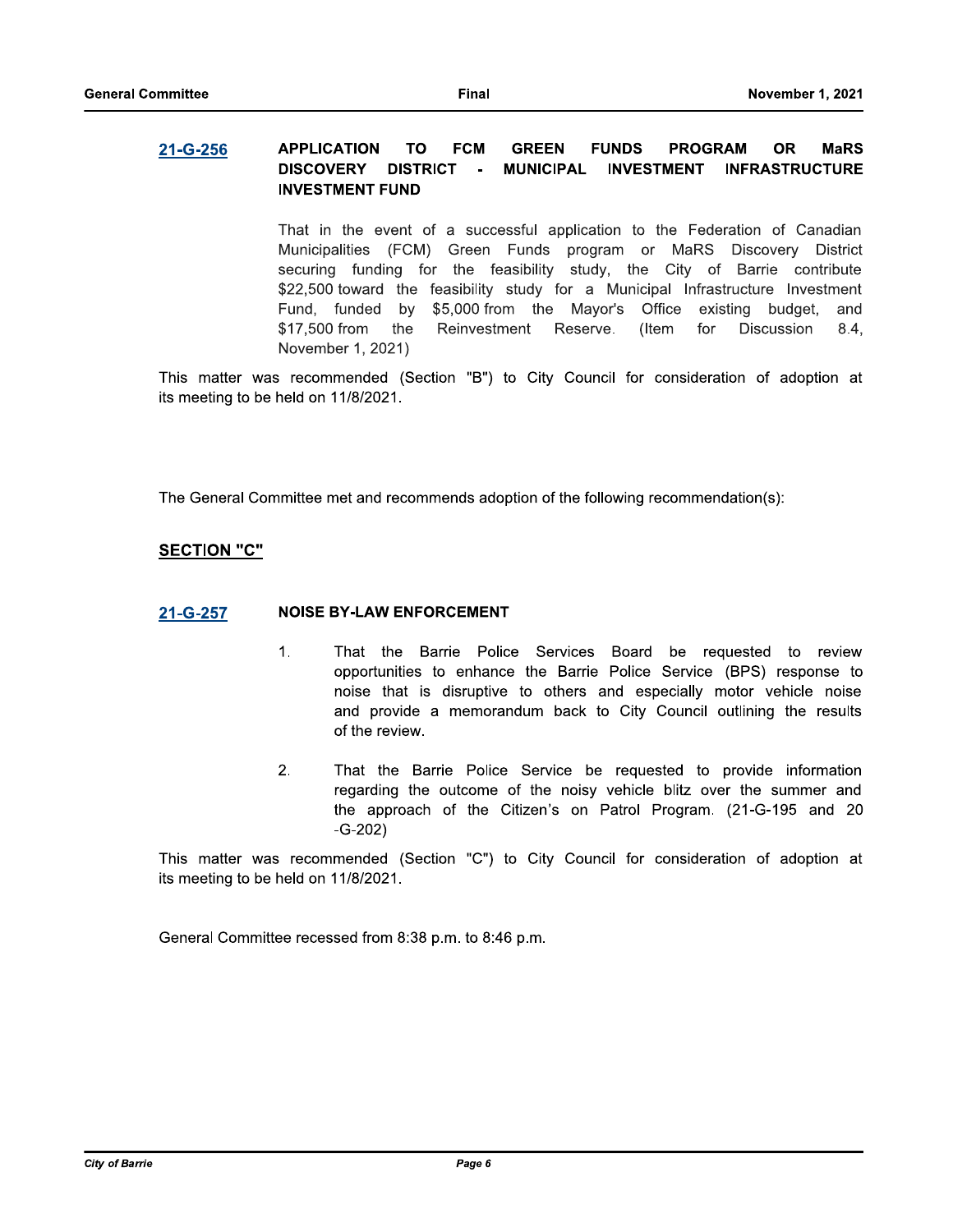The General Committee met and recommends adoption of the following recommendation(s):

### **SECTION "D"**

#### **LONG RANGE FINANCIAL PLAN AND FINANCIAL POLICY** 21-G-258 **FRAMEWORK UPDATE**

- That a special General Committee be scheduled, for the purpose of:  $\mathbf{1}$ .
	- Reviewing the capital plan to present a list of recommended  $a)$ project that total \$300 million or more that can be postponed until after 2029;
	- Allocation of the Barrie Hydro Holdings Inc. (BHHI) dividend;  $b)$ and
	- Conditions to speed up development.  $\mathbf{C}$
- 2. That motion 21-G-258 concerning the Long Range Financial Plan and Financial Policy Framework Update, be referred to the November  $20.$ 2021 special General Committee meeting for further consideration. (FIN018-21) (File: F00)

This matter was recommended (Section "D") to City Council for consideration of adoption at its meeting to be held on 11/8/2021.

### **SECTION "E"**

### **PRIVATE TREE BY-LAW REVIEW** 21-G-259

That staff in the Operations Department prepare an Intake Form for the 2022 Business Plan in the amount of \$50,000 to conduct a comprehensive investigation of the City's Private Tree By-law 2002-012 as directed by Council motions 21-G-210 and 21-G-229. (OPR002-21)

This matter was recommended (Section "E") to City Council for consideration of adoption at its meeting to be held on 11/8/2021.

### **ENQUIRIES**

Members of General Committee addressed enguires to City staff and received responses.